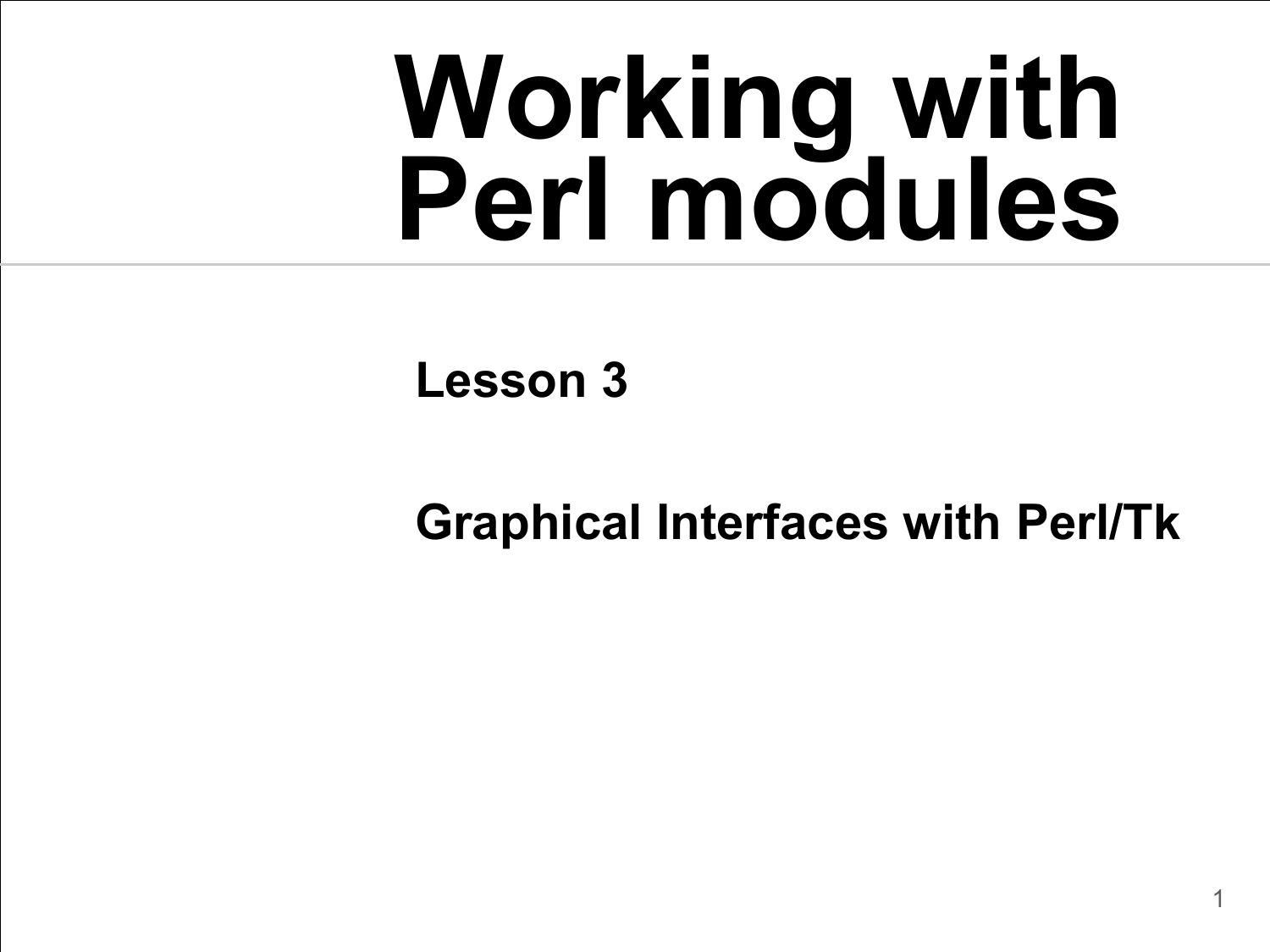## **Perl/Tk**

- Collection of modules that make the Tk toolkit available for perl programmers
	- ◆ originally designed by John K. Ousterhout for Tcl only
	- ◆ adaptation to perl by Nick Ing-Simmons
- Tk version 8 is implemented, also support for Tk 4
- Available at DESY both for NT and UNIX
- GUI builder available(specTcl, specPerl, specJava)
	- ◆ generates Tk4 code, not very useful
	- ◆ installed on /afs/ifh.de/products/SpecTcl/bin
	- ◆ sources at http://keck.ucsf.edu/~kvale/specperl.html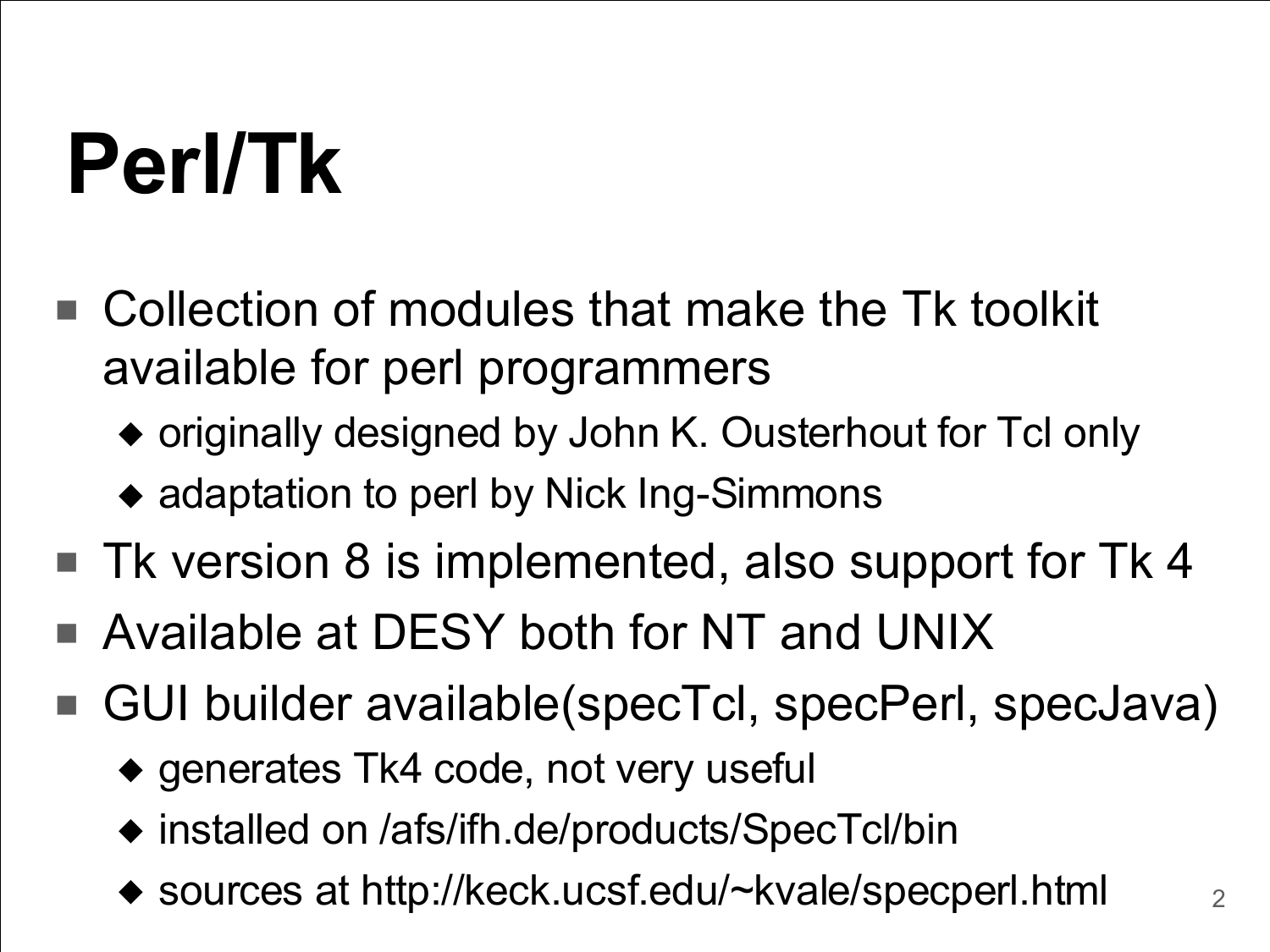#### **Outline of a Perl/Tk Application**

- A typical Perl/Tk program does the following steps
	- ◆ create a main window
	- ◆ create widgets in the main window
	- ◆ define additional callbacks and key bindings
	- ◆ pack / place the widgets within the main window
	- ◆ display the windows and widgets and wait for events
- Perl/Tk uses the object oriented features of Perl
- Widgets are defined as subclasses of Tk
	- ◆ get loaded on demand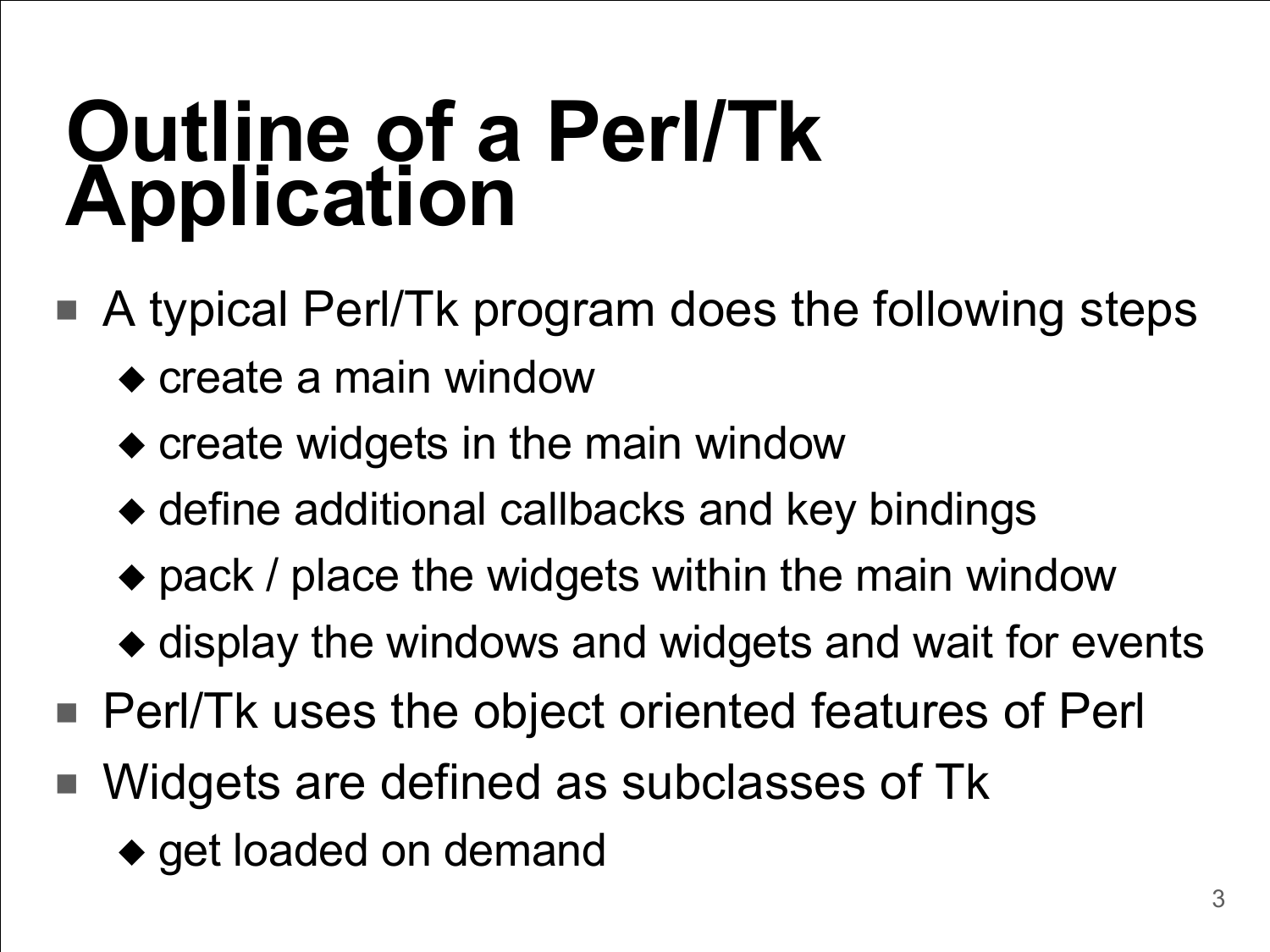## **Elements of Tk**

- To write GUI's the following elements are available
	- ◆ Standard widgets (15), derived (combined) widgets
	- ◆ Widgets that come in additional Tk modules (CPAN)
	- ◆ geometry managers to arrange the widgets
	- ◆ Widget attributes (color, size, …)
	- ◆ Callbacks (routines that are triggered by events)
	- ◆ Bindings (association between events and callbacks)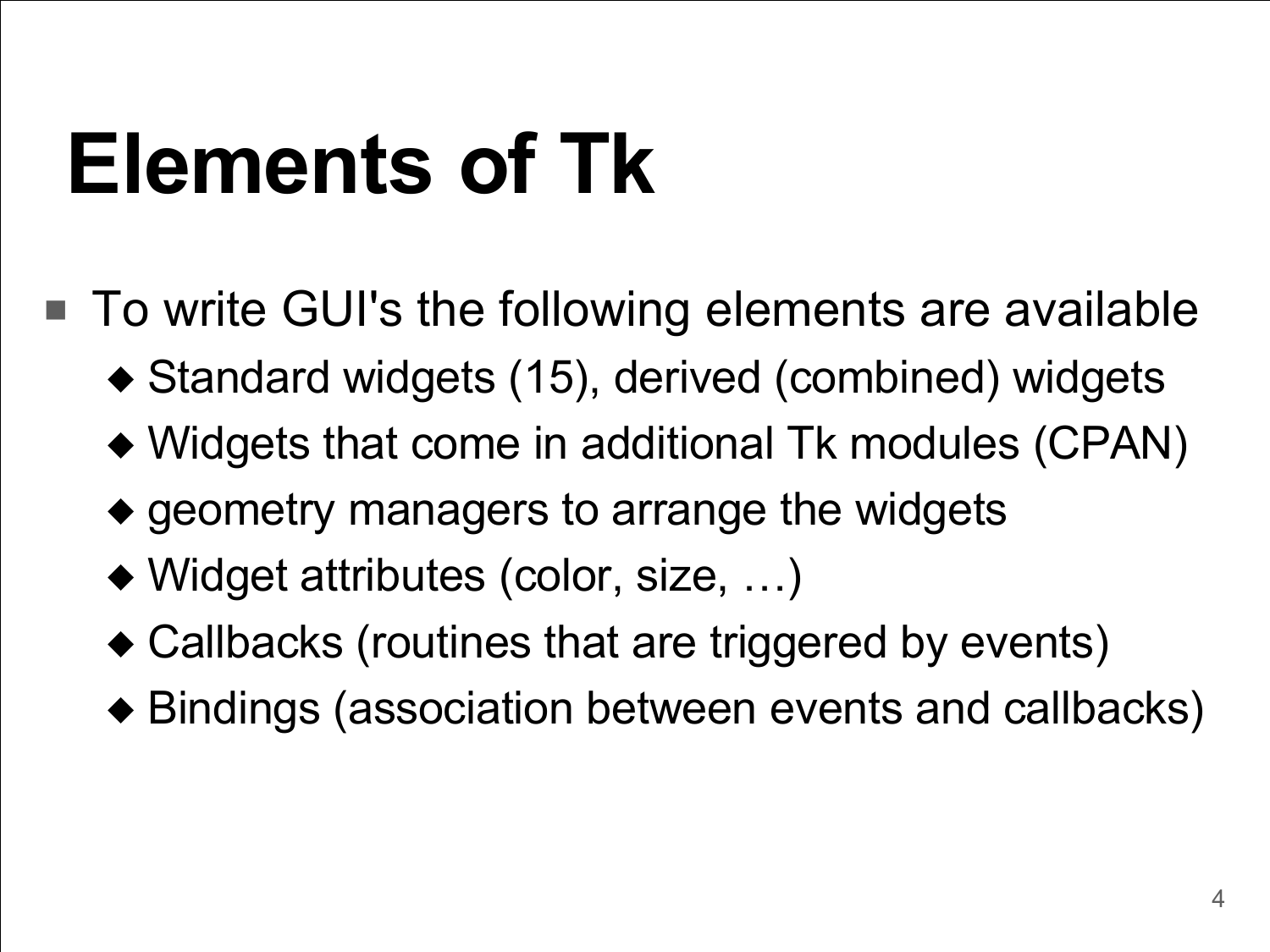## **Standard widgets**

■ Very impressive demonstration of available widgets by calling **widget** from the command line

◆ program also displays its source code

- normal Widgets : **Label, Button, Menu, Text, Scrollbar, Canvas, Entry** and others
- Container widgets
	- ◆ **Toplevel** (independent window like MainWindow)
	- ◆ **Frame** (grouping or separation of widgets)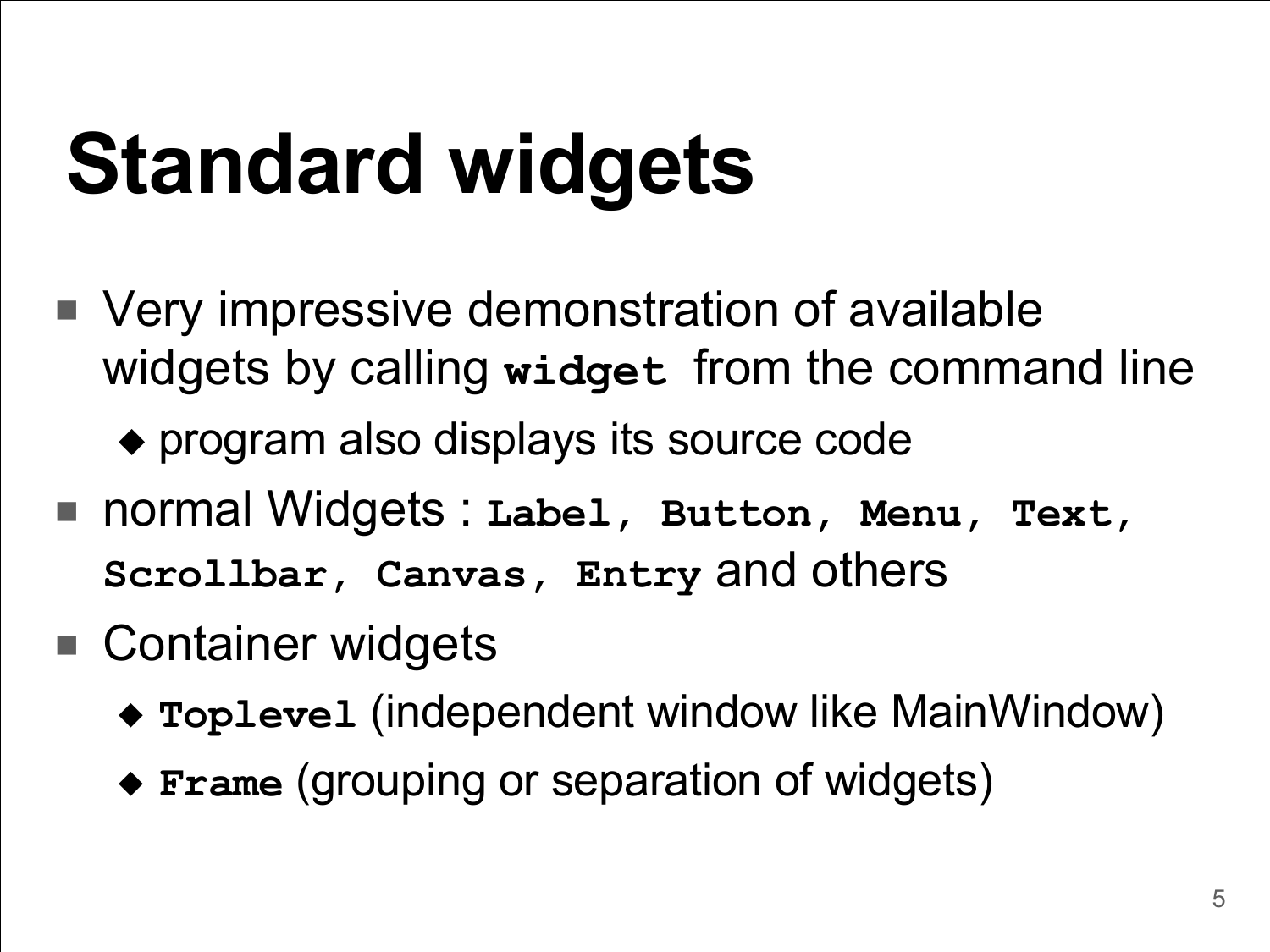## **Widget Options**

- Widget configuration done by options
- Options get specified in anonymous hash
- *Widget* specific options described in **perldoc Tk::***Widget*
- General options for all widgets (color, border,..) in **perldoc Tk::options**
- Manipulation of options after widget creation by **\$widget->configure(-***option => 'value');*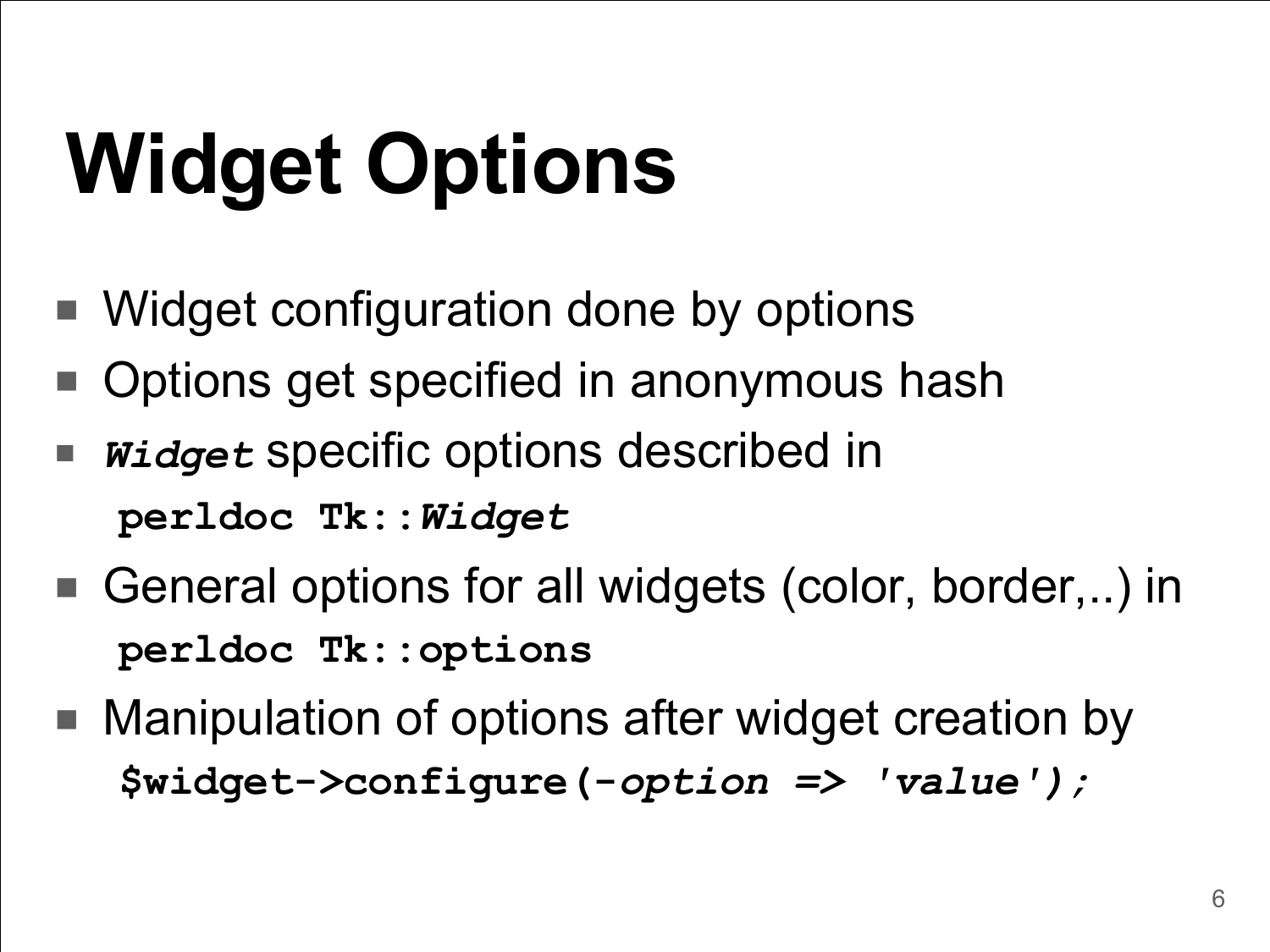## **Arranging Widgets**

- Done by geometry managers
	- ◆ pack placing according to available space for widget
	- ◆ grid placement of widgets in a rectangular grid
	- ◆ place placement by giving absolute or relative positions
- Takes place within MainWindow or Frame
	- ◆ use only one geometry manager within one container
	- ◆ but in different frames different managers can be used
- Geometry manager algorithm changeable by options ◆ e.g. orientations **n,e,s,w,ne,se,nw,sw,center**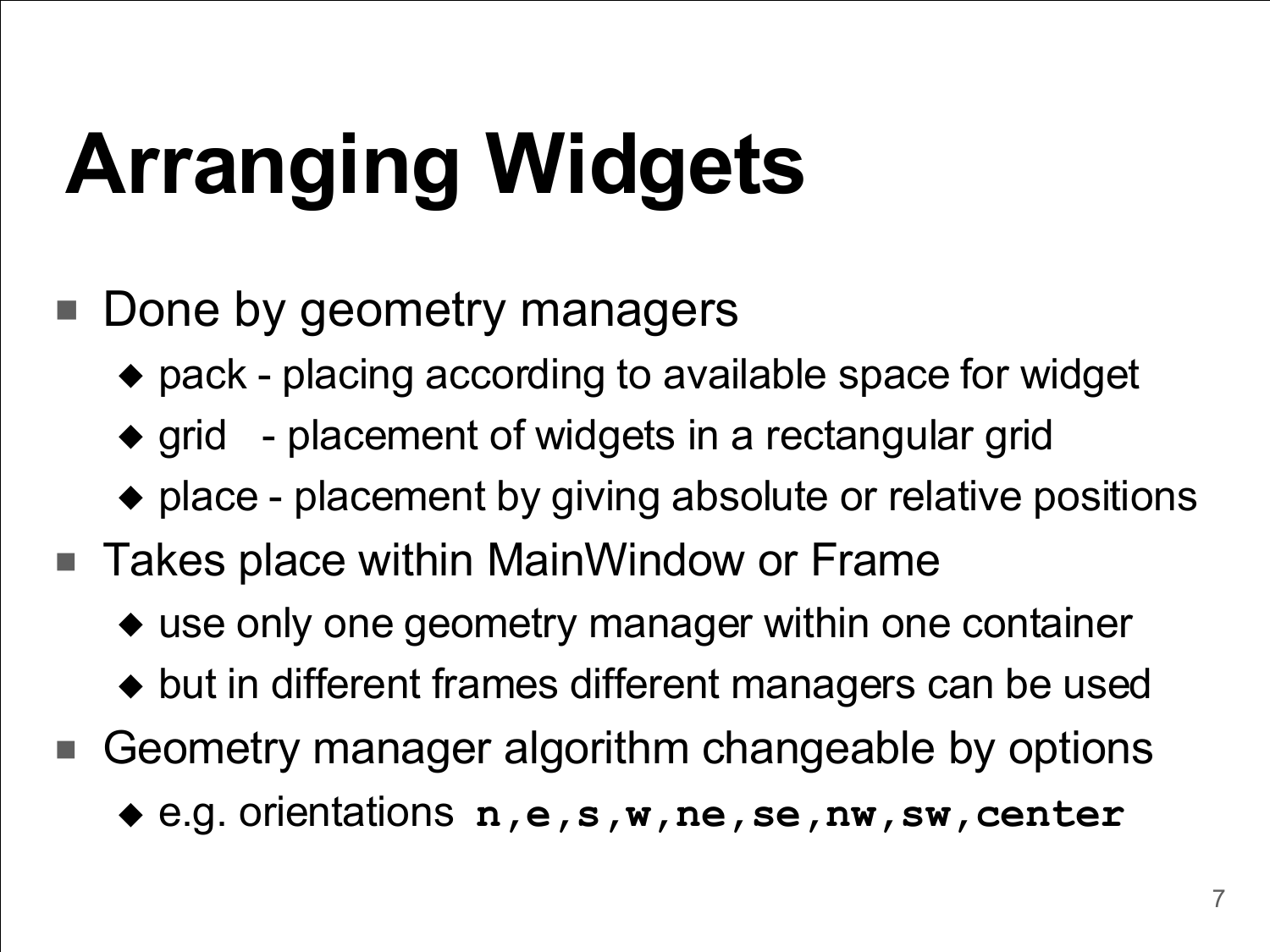### **The pack geometry manager**

Calling sequence of widgets defines the layout ◆ widgets get aligned at a side:

(**-side => 'left,right,top,bottom'** )

- ◆ selected side determines size of "allocation rectangle"
- ◆ placement within rectangle using the -**anchor** option

(**-anchor => 'n,e,s,w,ne,se,sw,nw,center'**)

◆ expansion of widget to borders of the rectangle using

(**-fill => 'none,x,y,both')**

◆ for further information see **perldoc Tk::pack**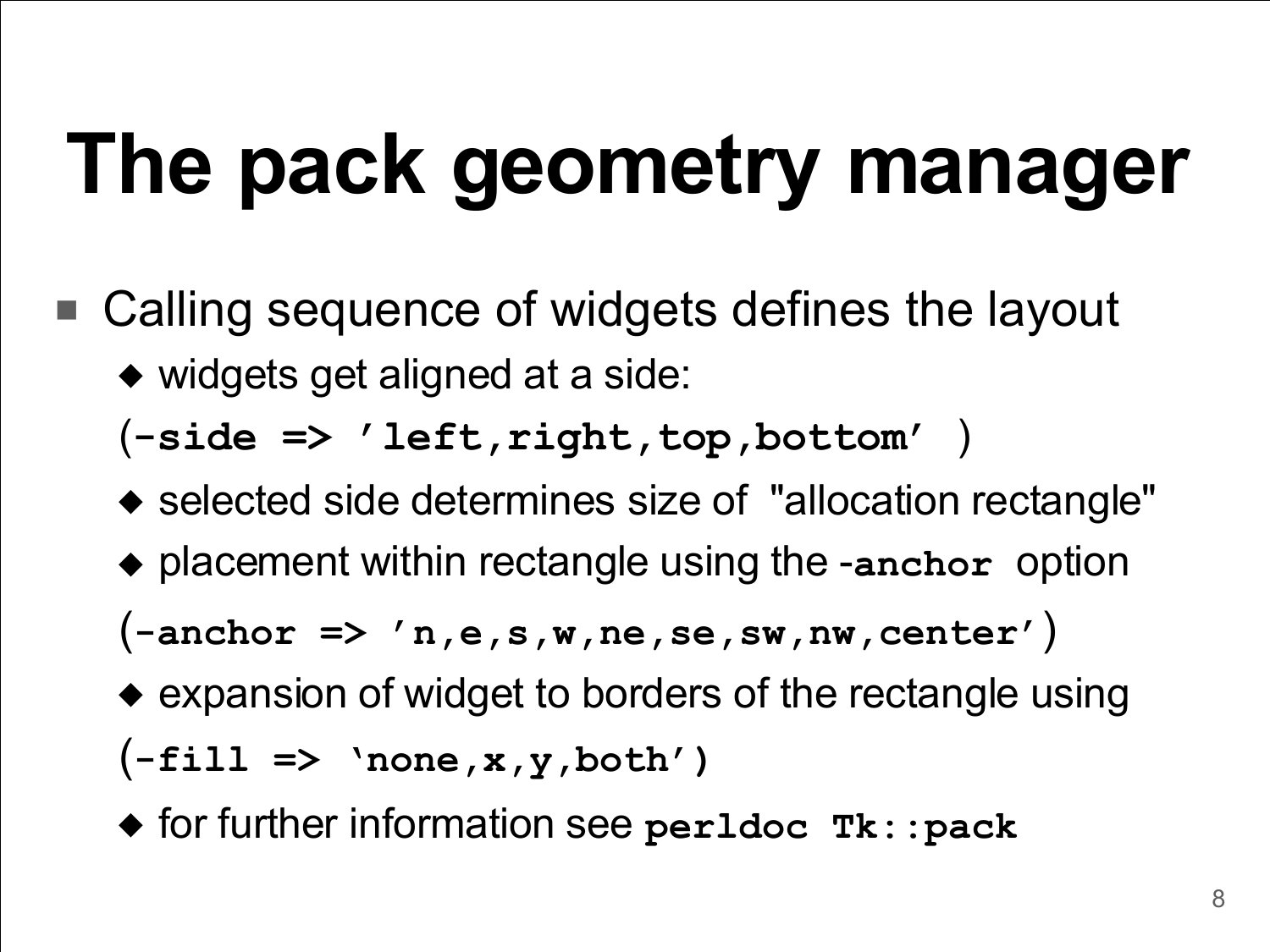#### **Pack Demonstration**

```
use Tk;
sub pack_demo {
my $main = MainWindow->new;
my $quit = $main->Button(
   -text => 'Welcome to Perl/Tk'
,
   -command => sub {exit;} );
$quit->pack;
}
pack_demo;
MainLoop;
```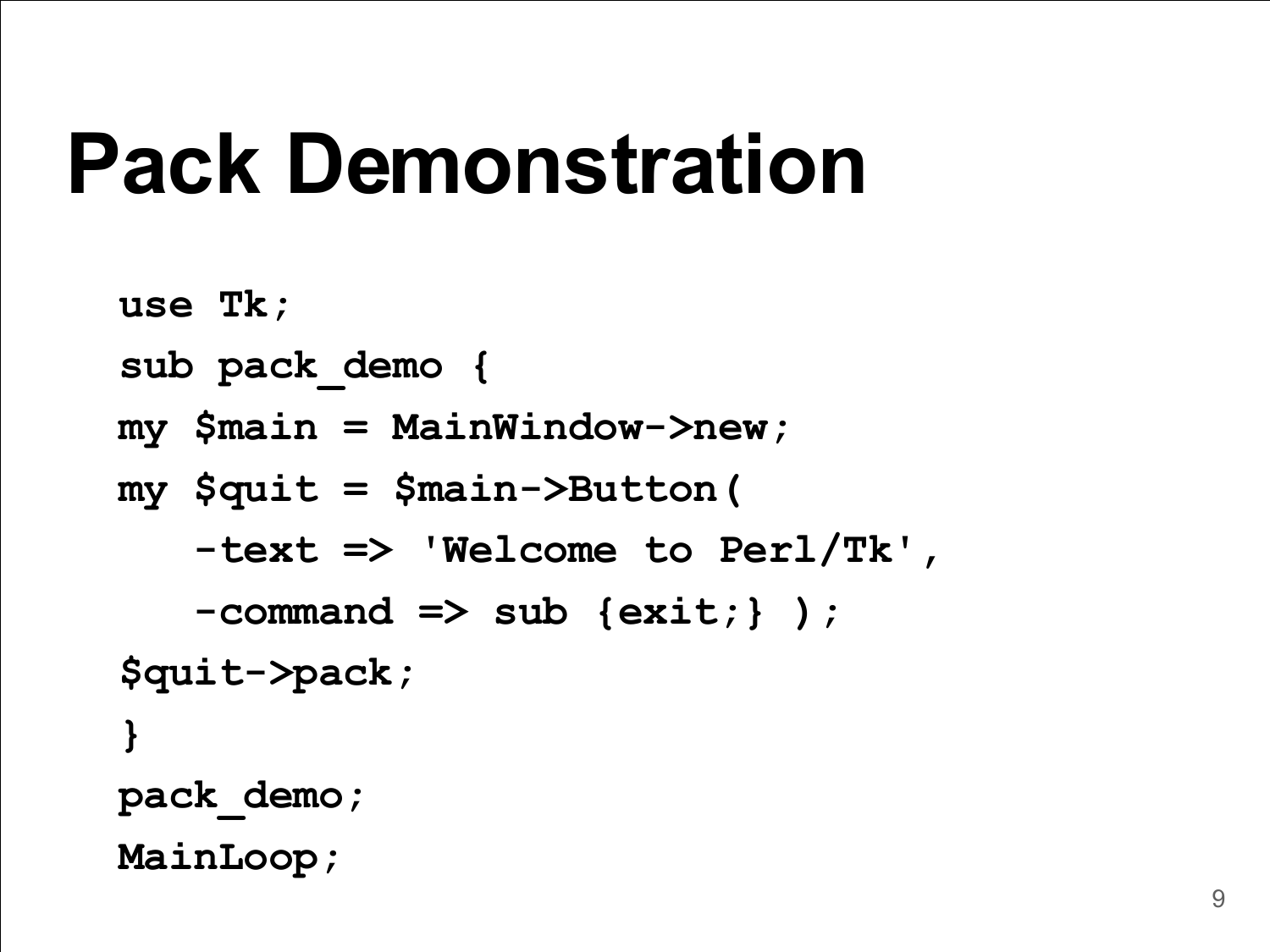#### **Widget arrangement using pack**



size of rectangle determined by full available length at side '-side' and widget size (other side)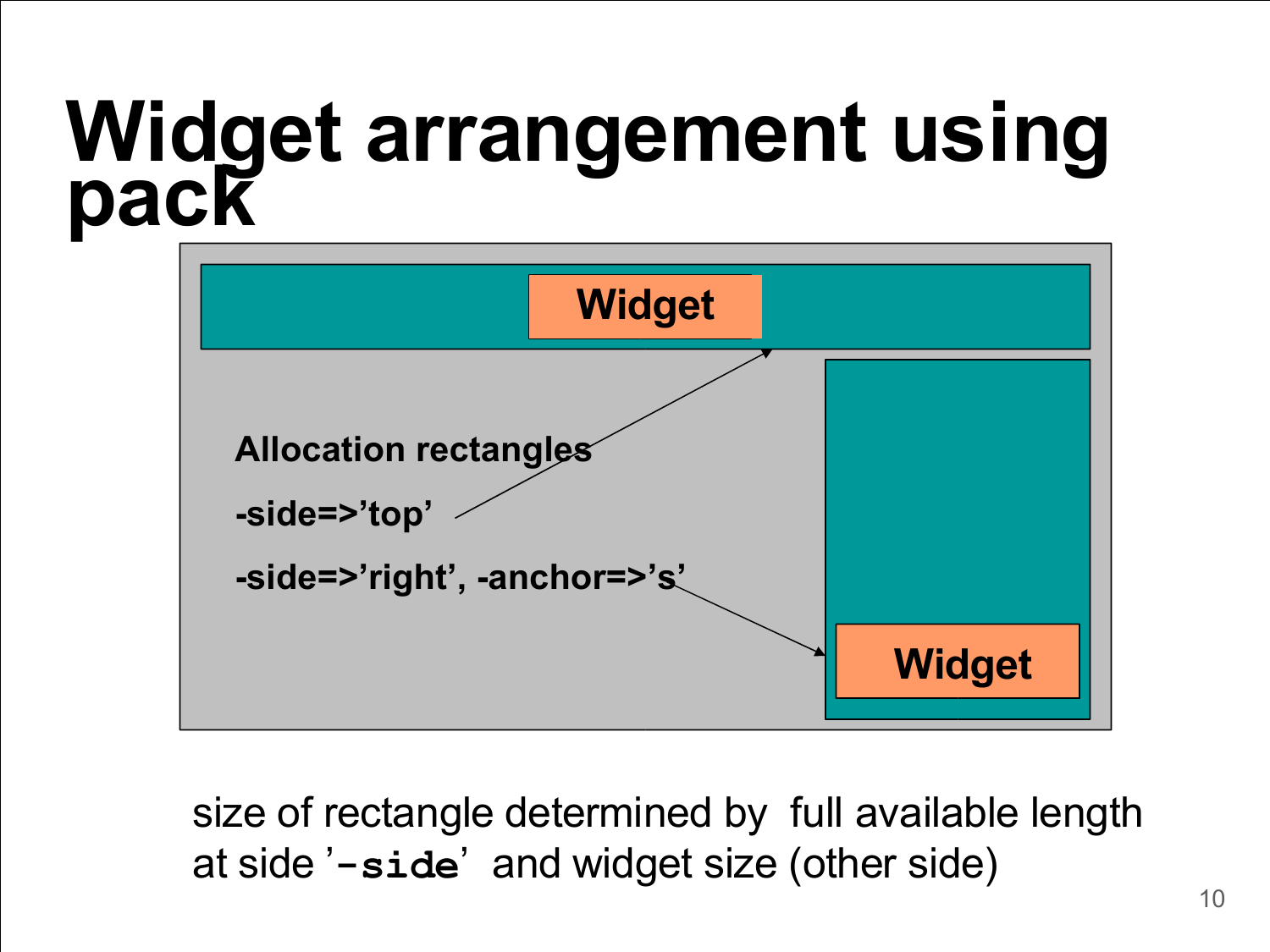## **Pack Demonstration (2)**

```
use Tk;
sub pack_demo {
 my $main = MainWindow->new;
 my $quit = $main->Button(
     -text => 'Welcome to Perl/Tk'
,
     -command => sub {exit;} );
  $quit->pack;
 my $quit2 = $main->Button(
     -text => 'another button'
,
     -command => sub {exit;} );
  $quit2->pack(-side=>'right'
,-anchor=>'s');
}
pack_demo;
MainLoop;
```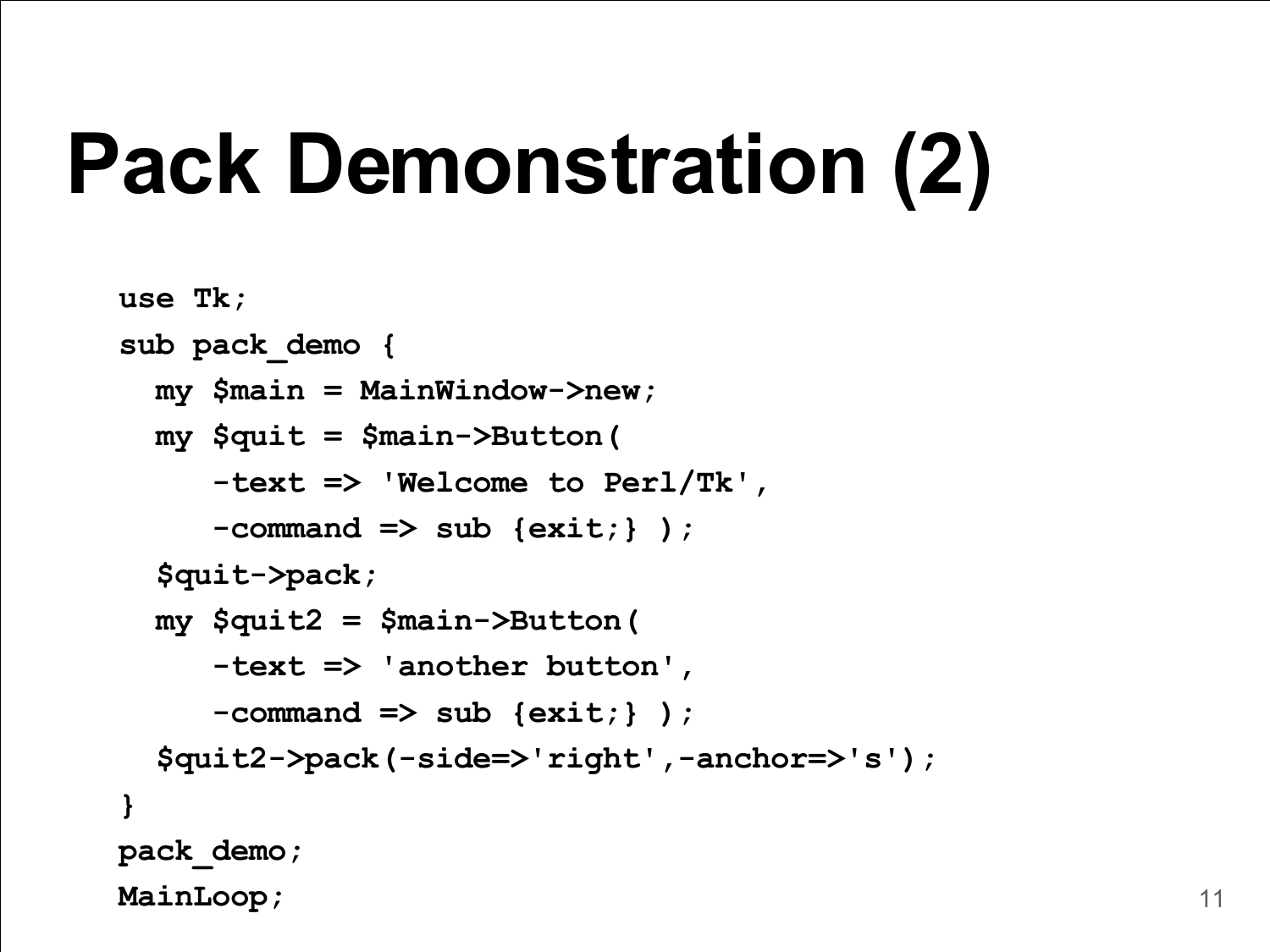## **The grid geometry manager**

- grid subdivides the area into rectangles
- every **grid** call creates a new row
- number of widgets in call defines number of columns **\$w1->grid(\$w2, \$w3, .., -opt1=>'val1' , ..);**
- explicit row or column location possible
- widgets can span several rows or columns **-rowspan** or **-columnspan**
- widget span can be coded into calling parameters **x** means leave cell empty, **-** is rowspan, **^** is columnspan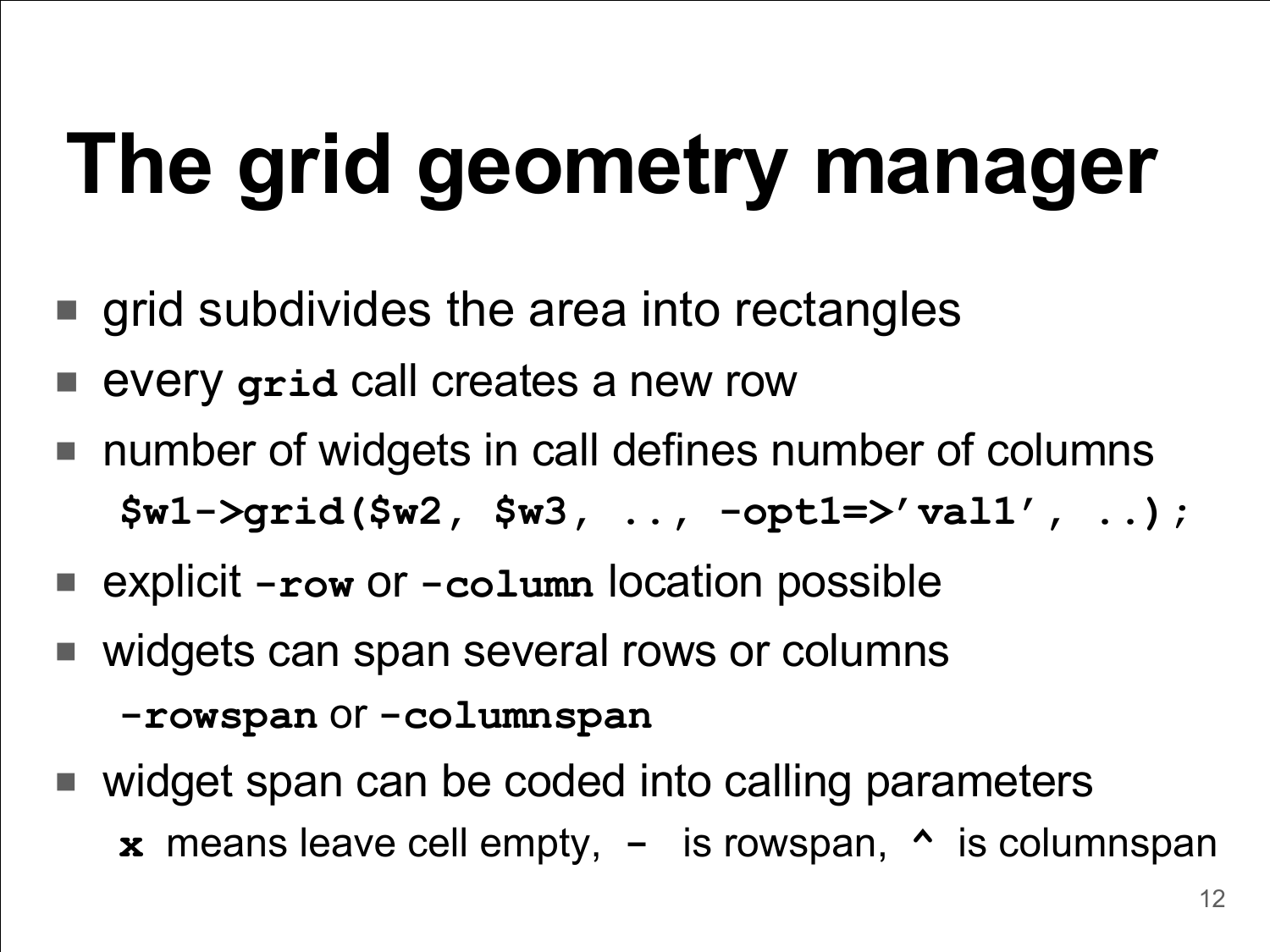## **Grid usage**

- Widgets occupy minimum required space
- can be changed using option -sticky=>'n,s,e,w'
	- ◆ widget sticks to side **n, s, e** or **w**
	- ◆ this changes size or placement of widget
- Options to influence space between widgets
- Further configuration parameters available
- For a detailed description see **perldoc Tk::grid**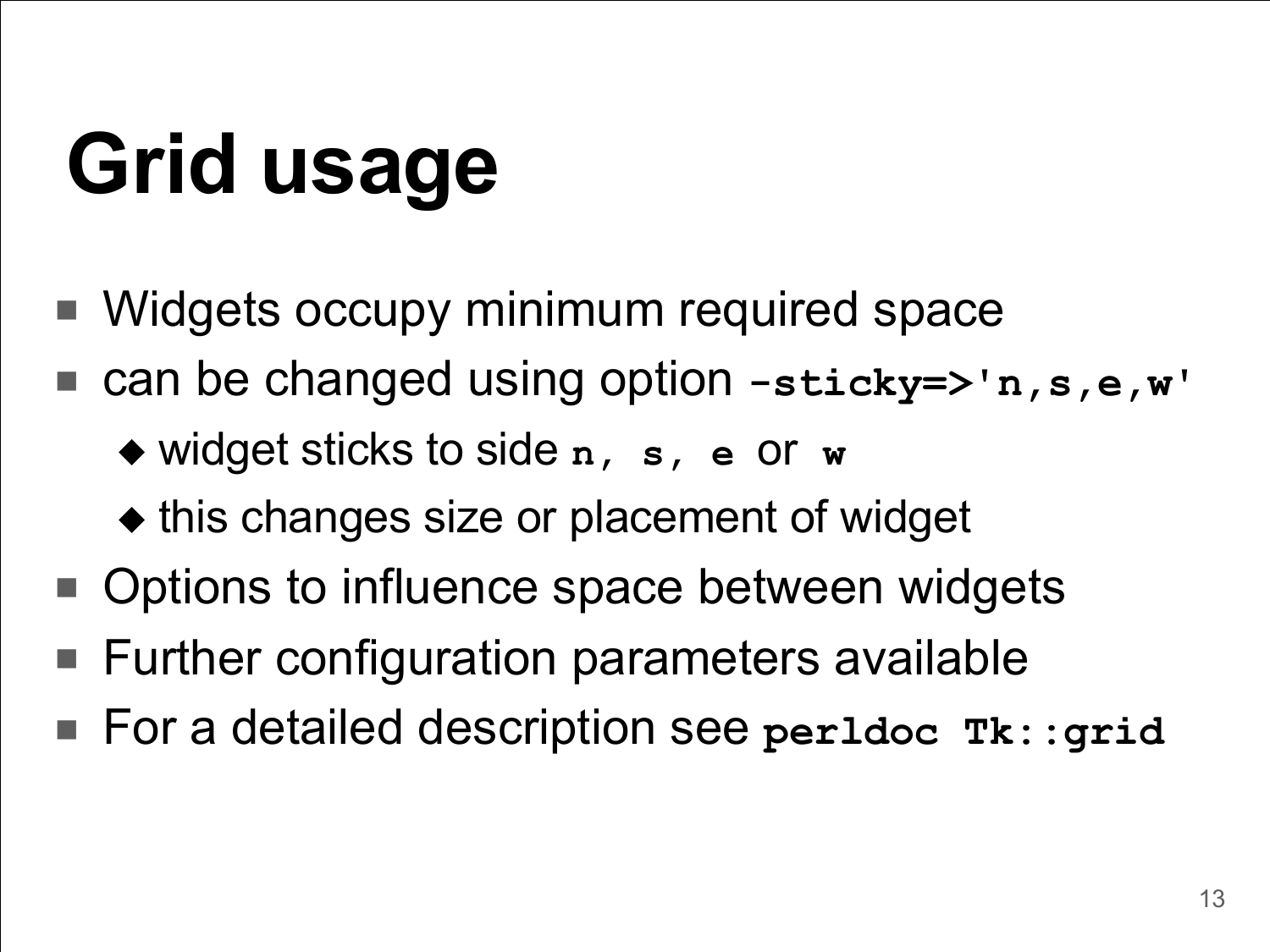## **A grid demo**

```
use Tk;
sub grid_demo {
  my $main = MainWindow->new;
  $main->Button(-text=>'1')
                 ->grid($main->Button(-text=>'2'),
                        $main->Button(-text=>'3'),
                        -sticky => 'ew');
  $main->Button(-text=>'4')->grid('-'
,
'x'
, -sticky => 'ew');
  $main->Button(-text=>'quit'
, -command => sub {exit;})
                ->grid(-columnspan => 3);
}
grid_demo;
MainLoop;
```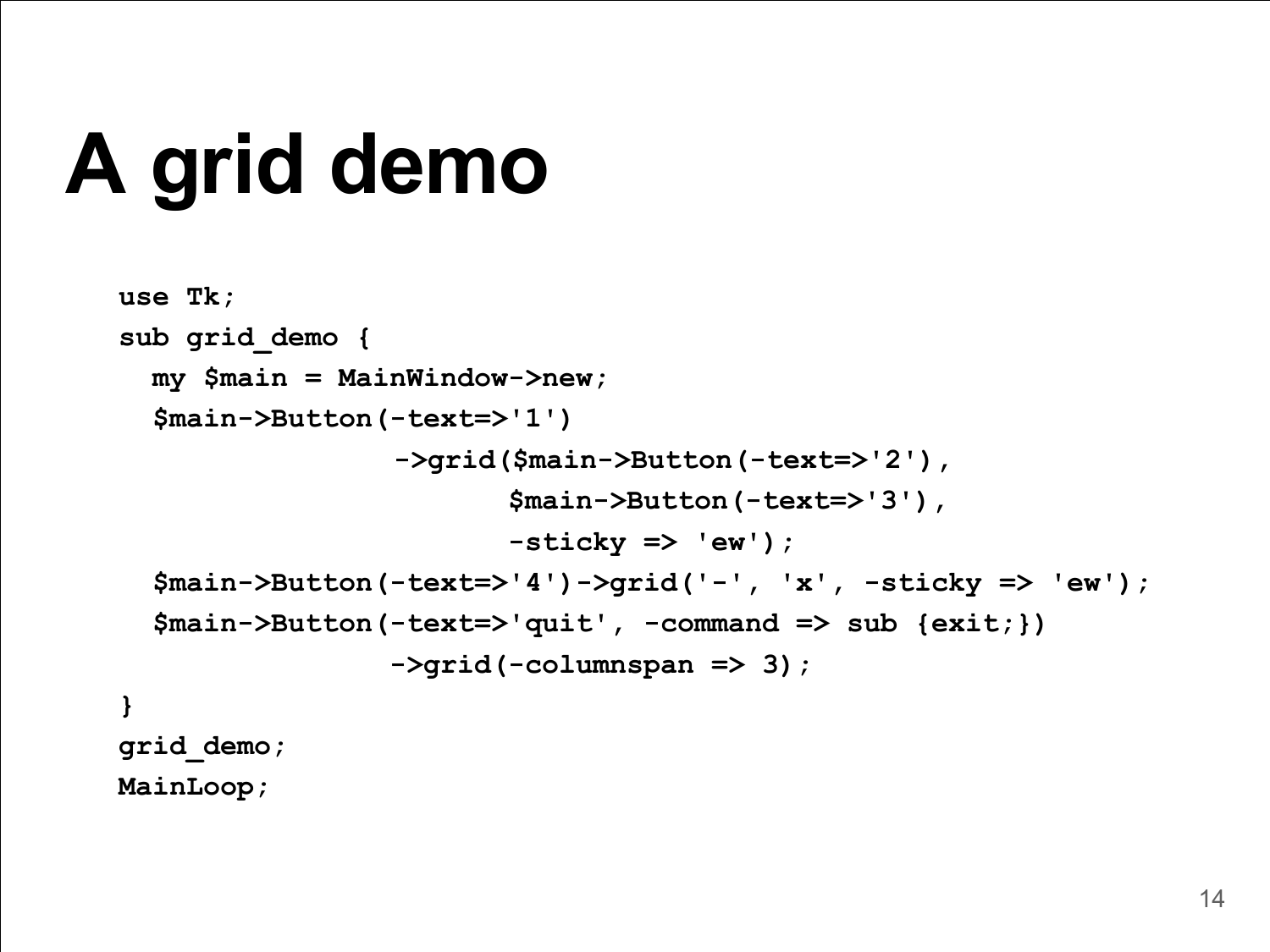## **The place geometry manager**

- Overlapping widgets can be created
	- ◆ not possible with the other two managers
- Placement of widgets by
	- ◆ coordinates **x** and **y** (units: pixels on screen)
	- ◆ relative position **relx** and **rely** with respect to parent
- Size of widgets is determined by options
	- ◆ **height** and **width** (pixels)
	- ◆ **relheight** and **relwidth** w.r.t. parent
- Anchor position within widget to place by option
	- ◆ **-anchor => 'n,e,s,w,ne,se,nw,sw,center'**
- For further information see **perldoc Tk::place**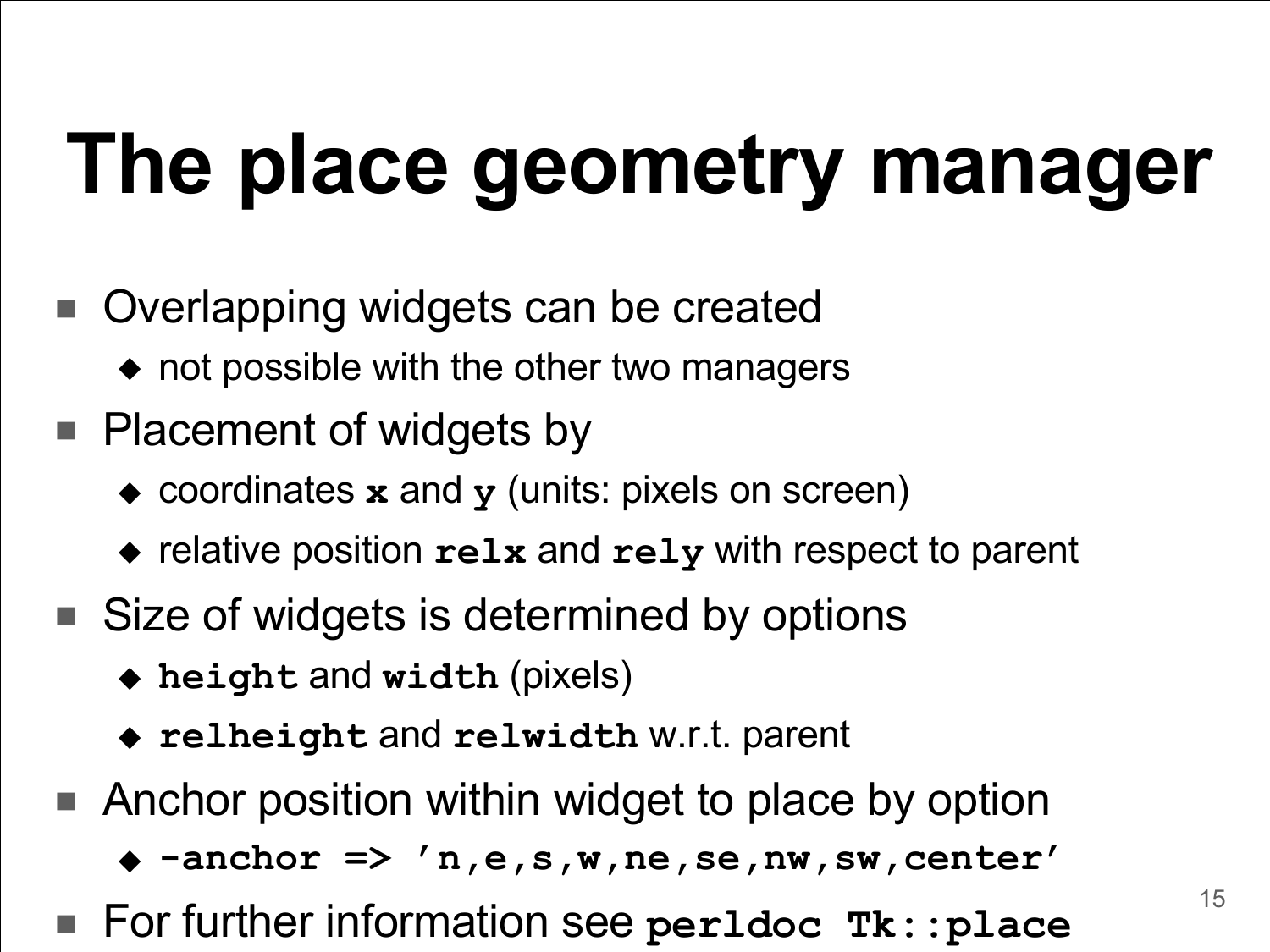### **Common methods**

- All geometry managers offer common methods ◆ to extract geometry information **packInfo(), gridInfo (), placeInfo**
	- ◆ to undo the placement, this has the effect that widgets become invisible but do not get destroyed

**packForget(), gridForget(), placeForget**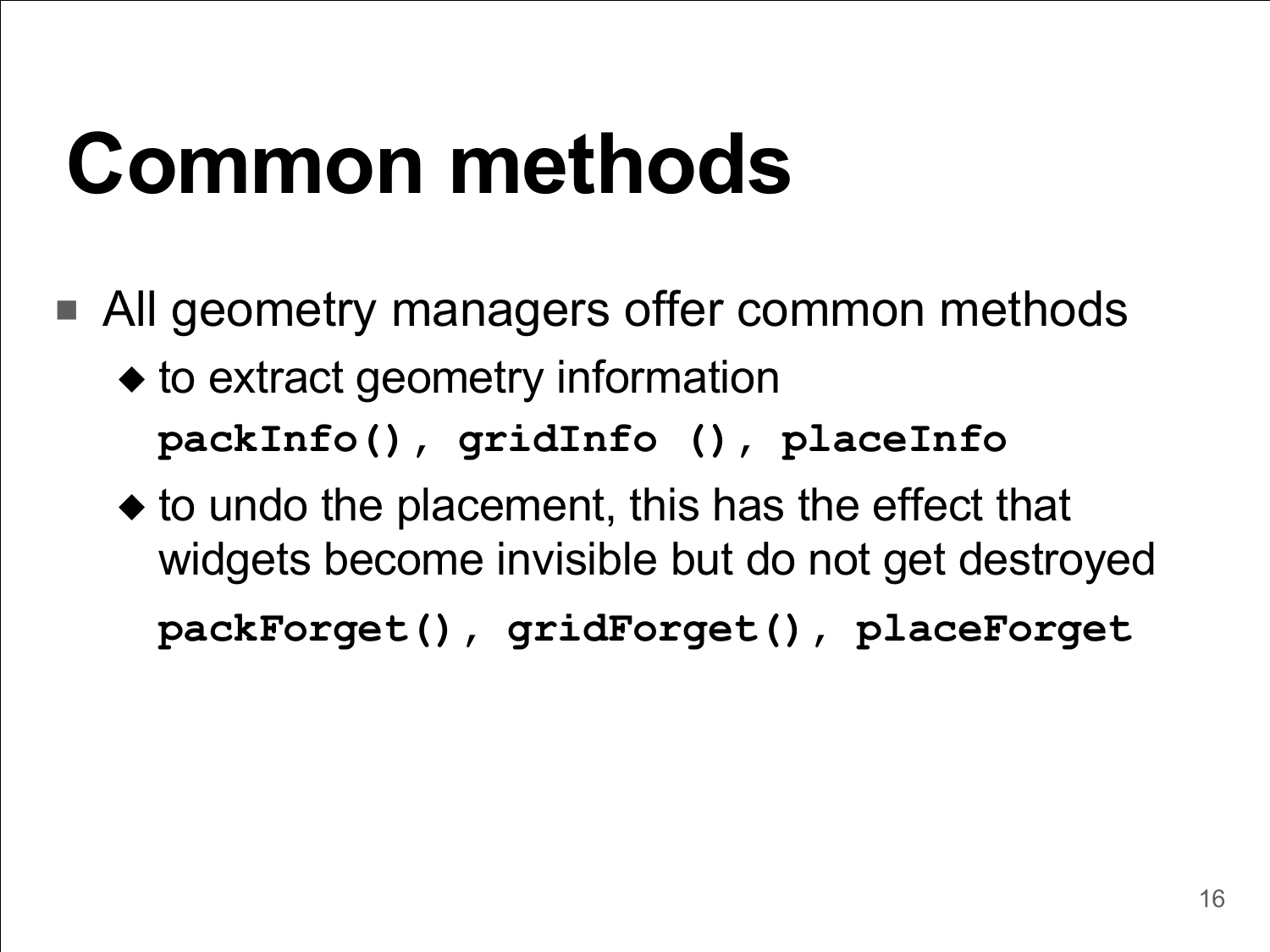## **A simple database GUI**

use DBI; use Tk;

```
my $top = MainWindow->new; ### create top level widget
$top\text{-}configure(-width \implies 350, -height \implies 250);$top->minsize(350, 250);
$top->title ("Accounts in Zeuthen");
```

```
my $t_apps = $top->NoteBook(-ipadx => 6, -ipady => 6)->pack;
my $t_results = $top->Frame->pack; ### frame for results messages
my $t_common = $top->Frame->pack; ### frame for common buttons and messages
```

```
my $page1 = $t_apps->add ("Accounts", -label => "Accounts"); \# \# \# Subpages for Notebook
my space2 = $t apps->add ("Persons", -label => "Persons");
my space3 = $t apps->add ("Phonebook", -label => "Phonebook");
my space4 = $t apps->add ("Misc", -label => "Options");
```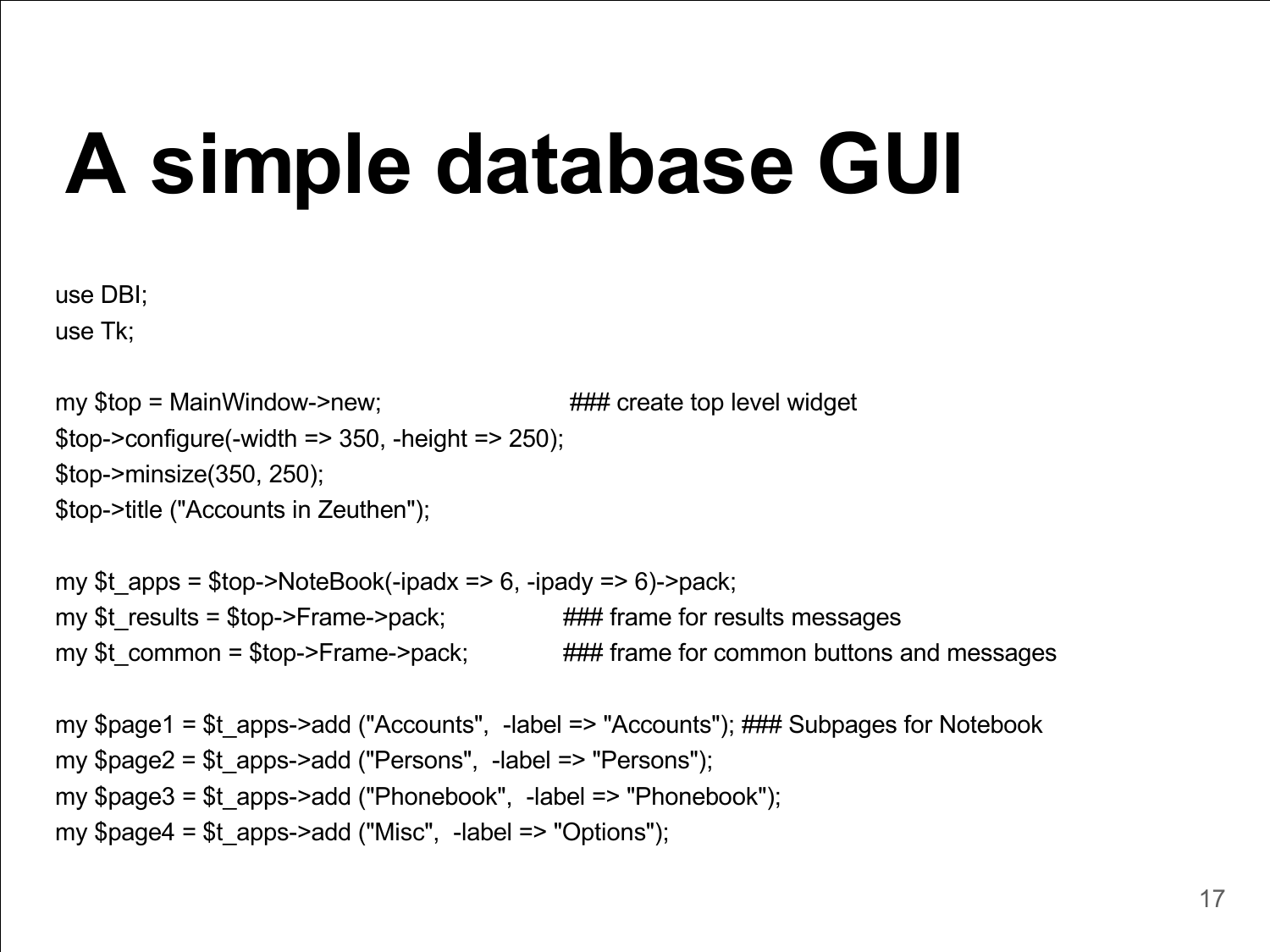## **A simple database GUI (2)**

```
%comp = \alpha accountname => '%', uid => ", homedir => '%%'
          , expiredate => '%', shell => '%%');
%table = ( accountname \Rightarrow 'Account',  uid \Rightarrow 'Unix User Id'
         , homedir => 'Home Directory', expiredate => 'Expire Date'
         , shell \Rightarrow 'Login shell' );
@entries = qw( accountname uid homedir expiredate shell );
for (@entries) {
 my $fram = $page1->Frame->pack();
 $fram->Menubutton(-text => $table{$_}, -width =>20, -menuitems =>
     [
       [Radiobutton => 'starts with', -variable => \Scomp{$}, -value => '%'].
       [Radiobutton \implies 'equals', -variable \implies \$comp\ }, -value => ''],
       [Radiobutton => 'contains', -variable => \$comp{$ }, -value => '%%'],
     ]->pack(-side => 'left', -fill => 'x');
 my $entry = $fram->Entry(-textvariable => \$shown{$ \} ->pack();
 $entry->bind('<Key-Return>', \&main::search);
}
```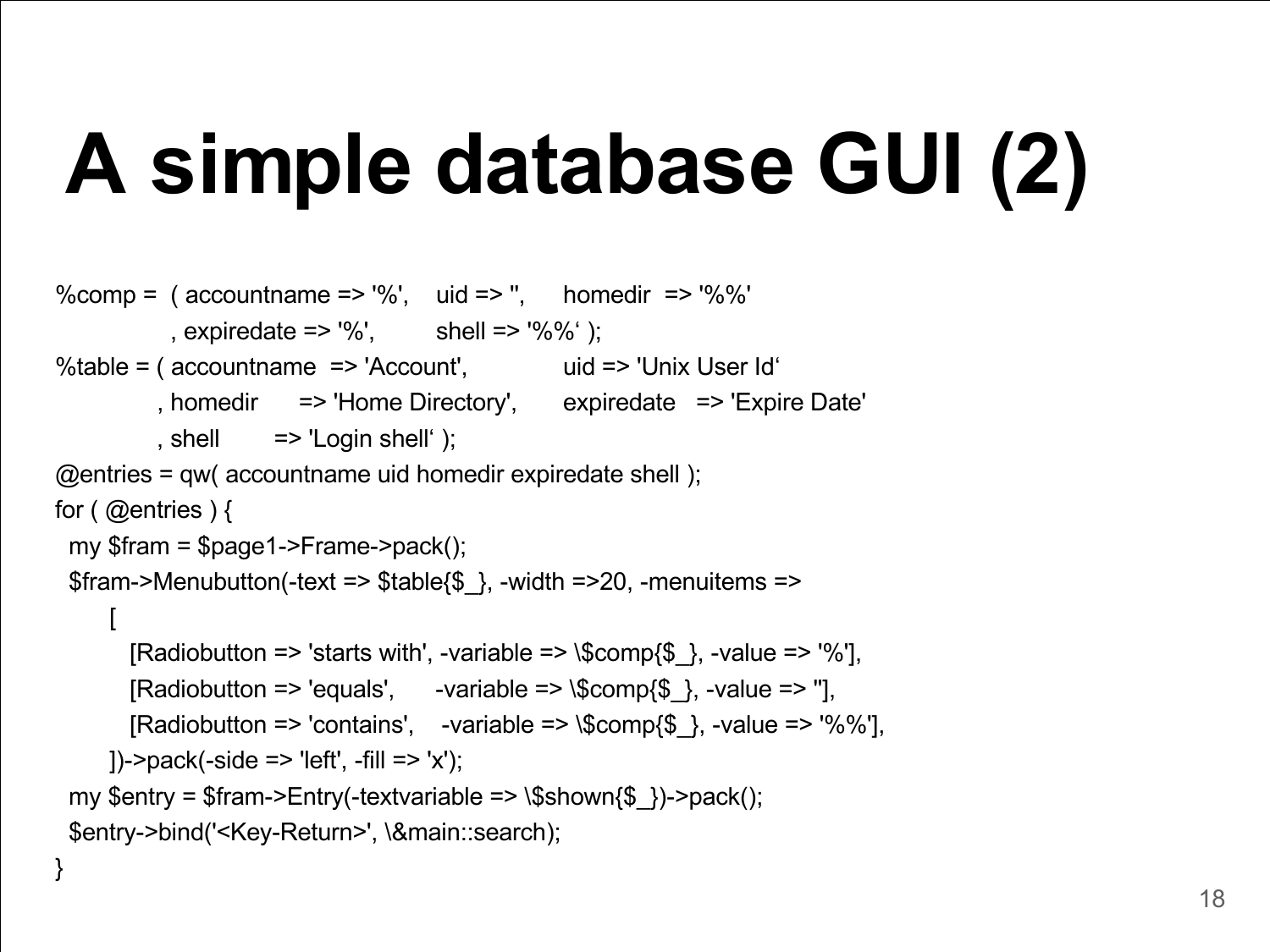## **A simple database GUI (3)**

 $\text{Space1}$ ->Button(-text => "Search", -command => \&main::search)->pack;  $\text{Space1}$ ->Button(-text => "Clear",  $\qquad \text{command} => \& \text{main::clear}$ )->pack; \$page1->Button(-text => "Delete Entry", -command => \&main::delete)->pack; \$page1->Button(-text => "Modify Entry", -command => \&main::modify)->pack; \$page1->Button(-text => "Add Entry", -command => \&main::add)->pack;

my \$foundEntries = \$page1->BrowseEntry (-browsecmd=>\&main::select, -textvariable => \\$result, -variable => \\$selection)->pack;

```
$t results->Label(-textvariable => \$result)->pack; \# \# \# common buttons and messages
$t_common->Button(-text => "Exit", -command => \&main::cleanup)->pack;
```
MainLoop(); MainLoop(); All the real work and the real work in the real work and the real work in the real work **# Routines which do the database specific work(add, modify, delete,…) are not reproduced here # complete example with all subroutines in /afs/ifh.de/user/f/friebel/public/demo11.pl**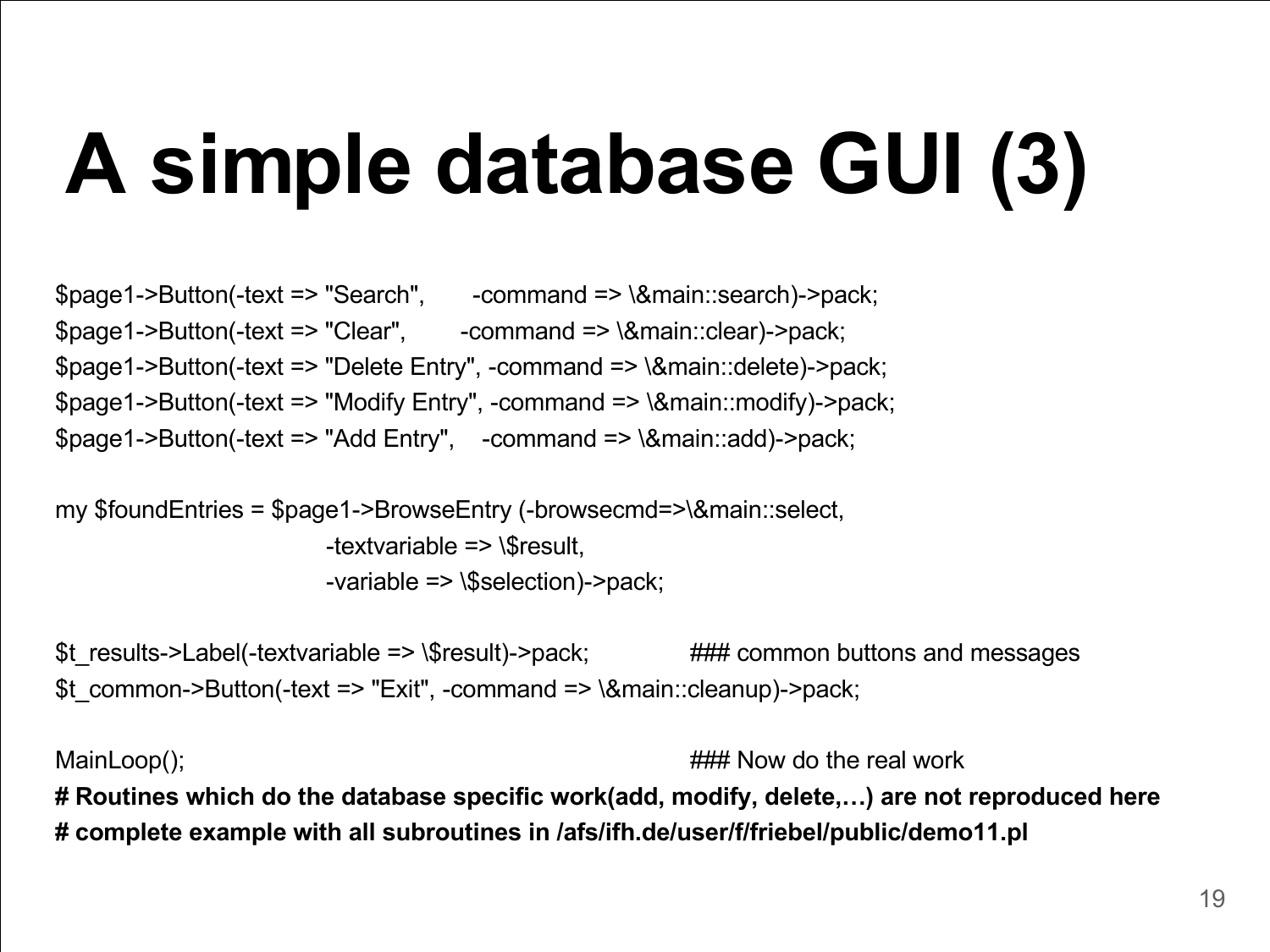# **The resulting GUI**

| 45<br><b>Accounts in Zeuthen</b>  |                     |                      |
|-----------------------------------|---------------------|----------------------|
|                                   | Accounts   Personen | Telefonbuch Optionen |
| Account                           |                     | arinyo               |
| Unix User Id                      |                     | 5439                 |
| Home Directory                    |                     | /home/hydra/arinyo   |
| Expire Datum                      |                     | 2000013100:00:00     |
| Loginshell                        |                     | /bin/ksh             |
| Search                            |                     |                      |
|                                   |                     | Clear                |
| Delete Entry                      |                     |                      |
| Modify Entry                      |                     |                      |
| Add Entry                         |                     |                      |
| arinyo;5439;/home/hy <del>↓</del> |                     |                      |
| Found 10 entries                  |                     |                      |
| Exit                              |                     |                      |
|                                   |                     |                      |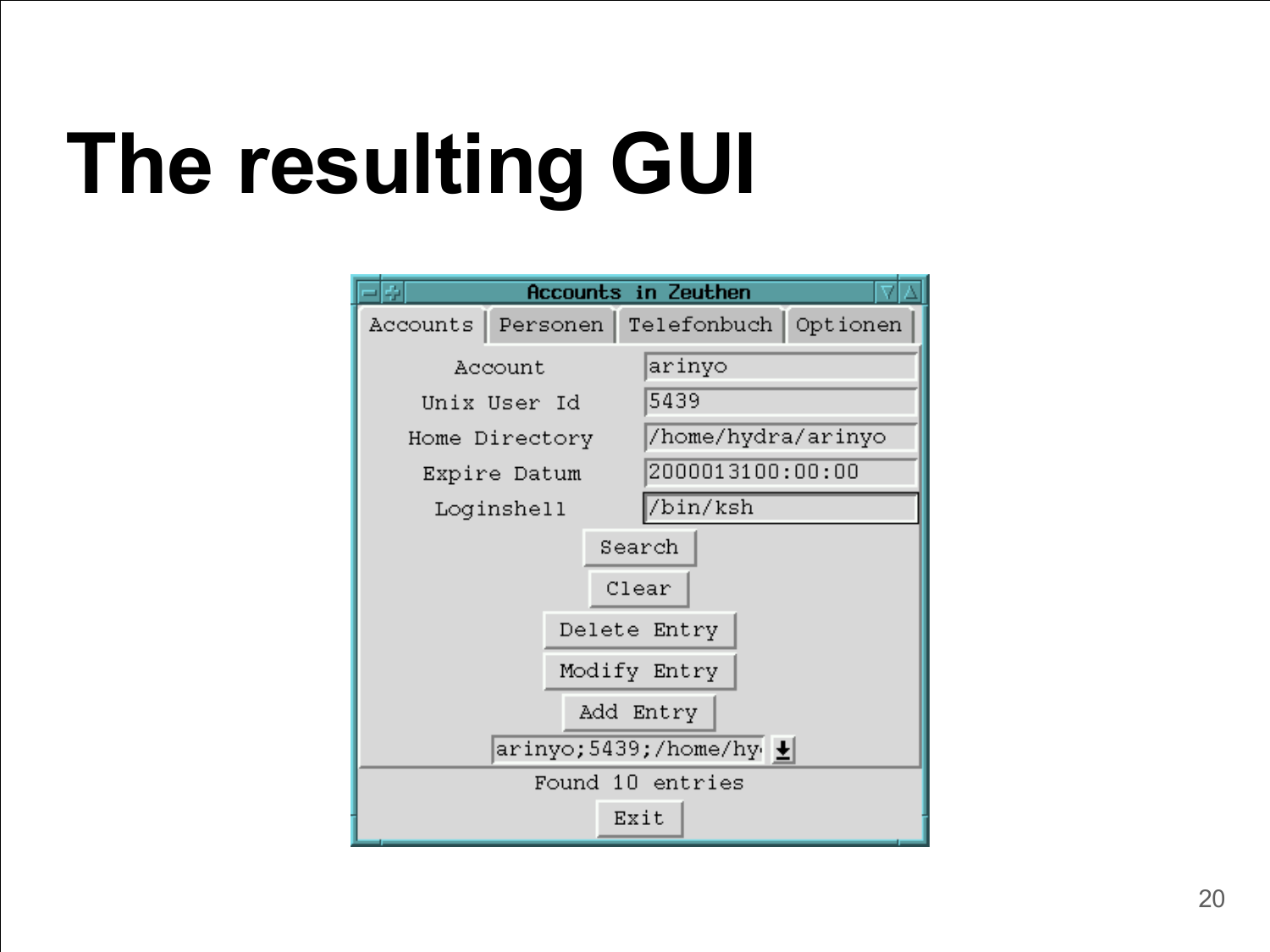#### **Definition of widget attributes**

- get all widget attributes with configure()
- get one widget attribute with **cget(-option)**
- set widget attributes with **configure(-opt=>'val')**
- More detailed discussion of some attributes:
	- ◆ variable text → color
	- ◆ mouse cursor ◆ fonts
	- ◆ callbacks ◆ tags
- Documentation in **perldoc Tk::options**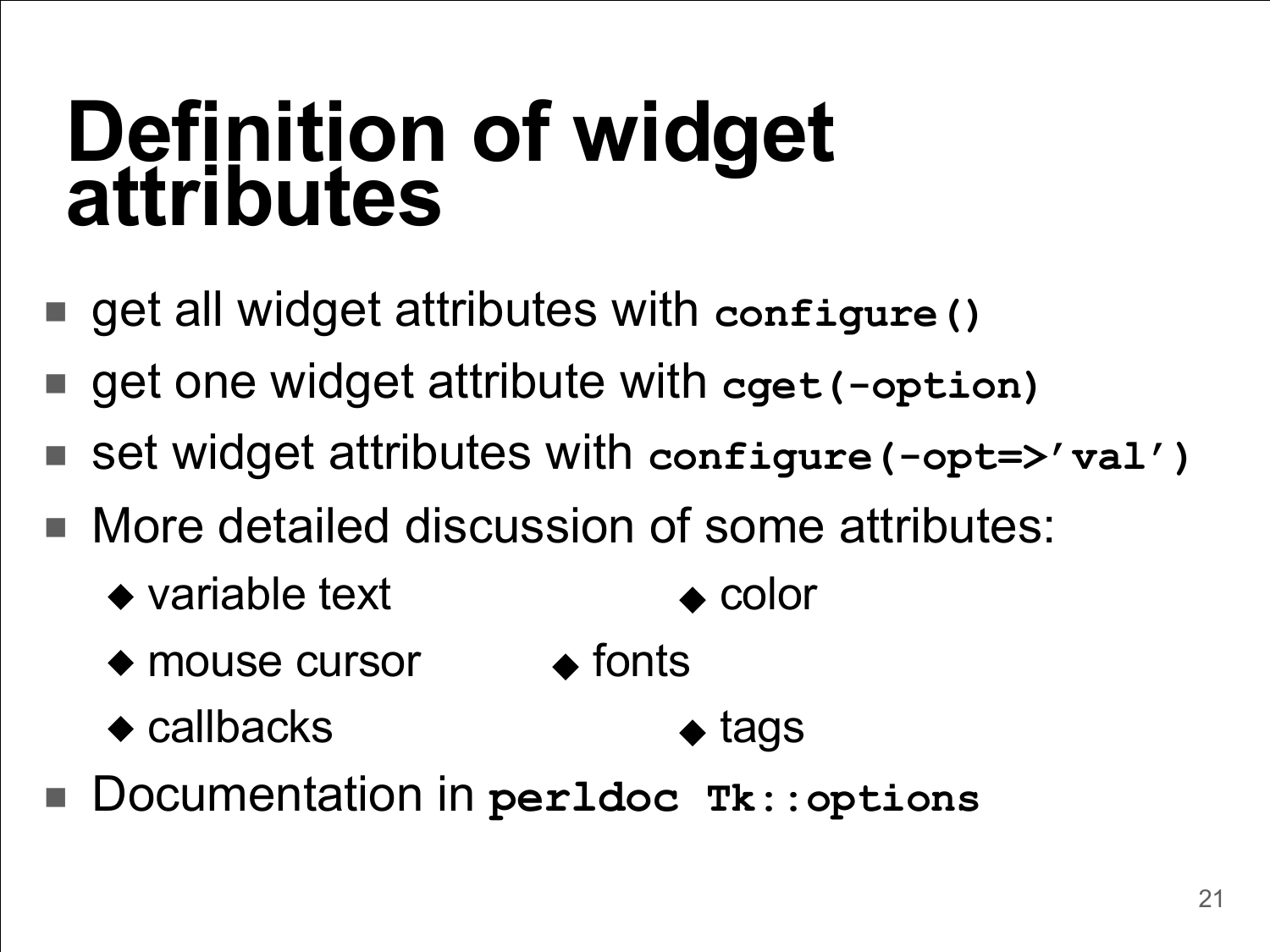### **configure and cget**

- To query options use
	- ◆ **\$curopt = \$widget->cget(-option); #one value**
	- ◆ **@curopts = \$widget->configure(-option);** returns 2 values (alias\_name, option\_name) for aliases else 5 values (optionname, dbname, class, defaultval, actval)
- To set options use
	- ◆ **\$widget->configure(-opt1=>'val1',-opt2=>…);**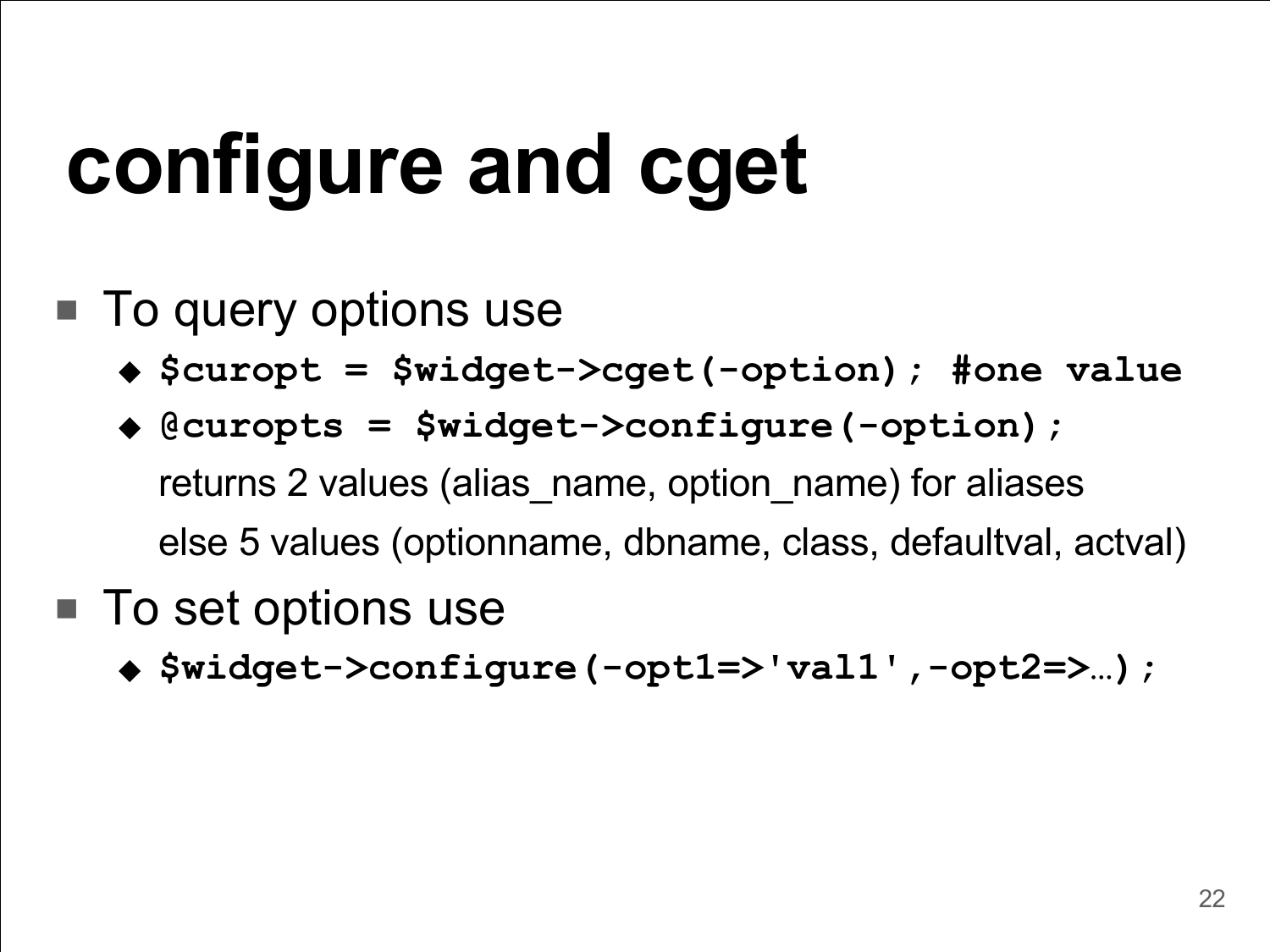#### **Variable Text in Attributes**

- Reference to a variable is used in widget
- option -**textvariable** (Scale widget: **-variable**) **my \$qbutton = \$main->Button ( -textvariable => \\$a,**

**-command => sub {\$a .= "!";} );**

- Initial value gets set at widget creation time
- Changes of the variable value are instantly visible
	- ◆ be careful to stay in scope of variable
	- ◆ variable has to exist at runtime (MainLoop)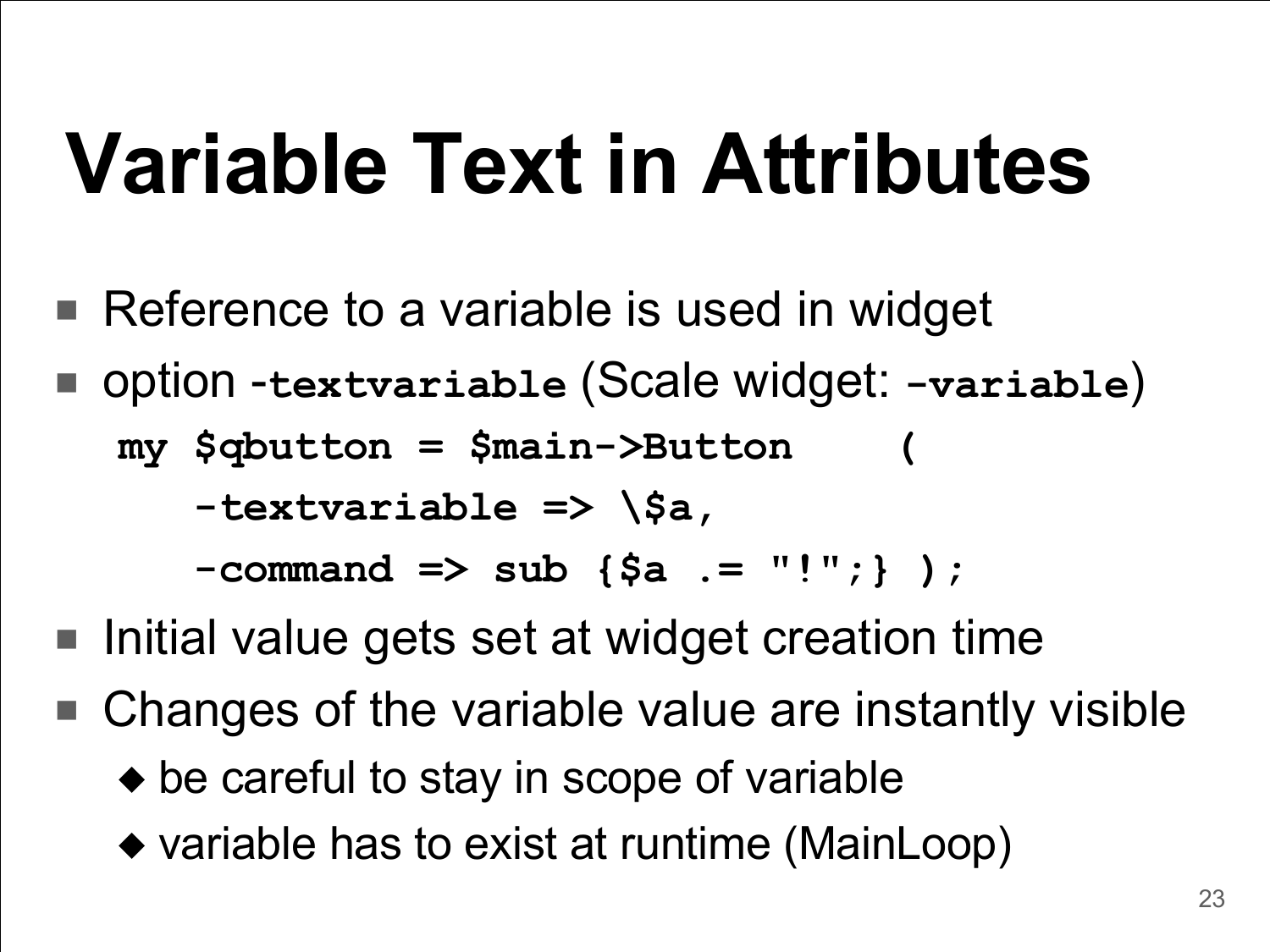### **Color attributes**

- used in many options, e.g.
	- ◆ **-background,-foreground,-activebackground -highlightcolor,-selectcolor**
- Usage of hex notation (rgb values like in HTML)
	- ◆ **\$color = "#d9d9d9";**
- Usage of color names as defined in
	- ◆ rgb.txt (UNIX, e.g. for SuSE in /usr/X11R6/lib/X11)
	- ◆ Tk source code (pTk/mTk/xlib/xcolors.c)
	- ◆ definitions are identical, currently 752 names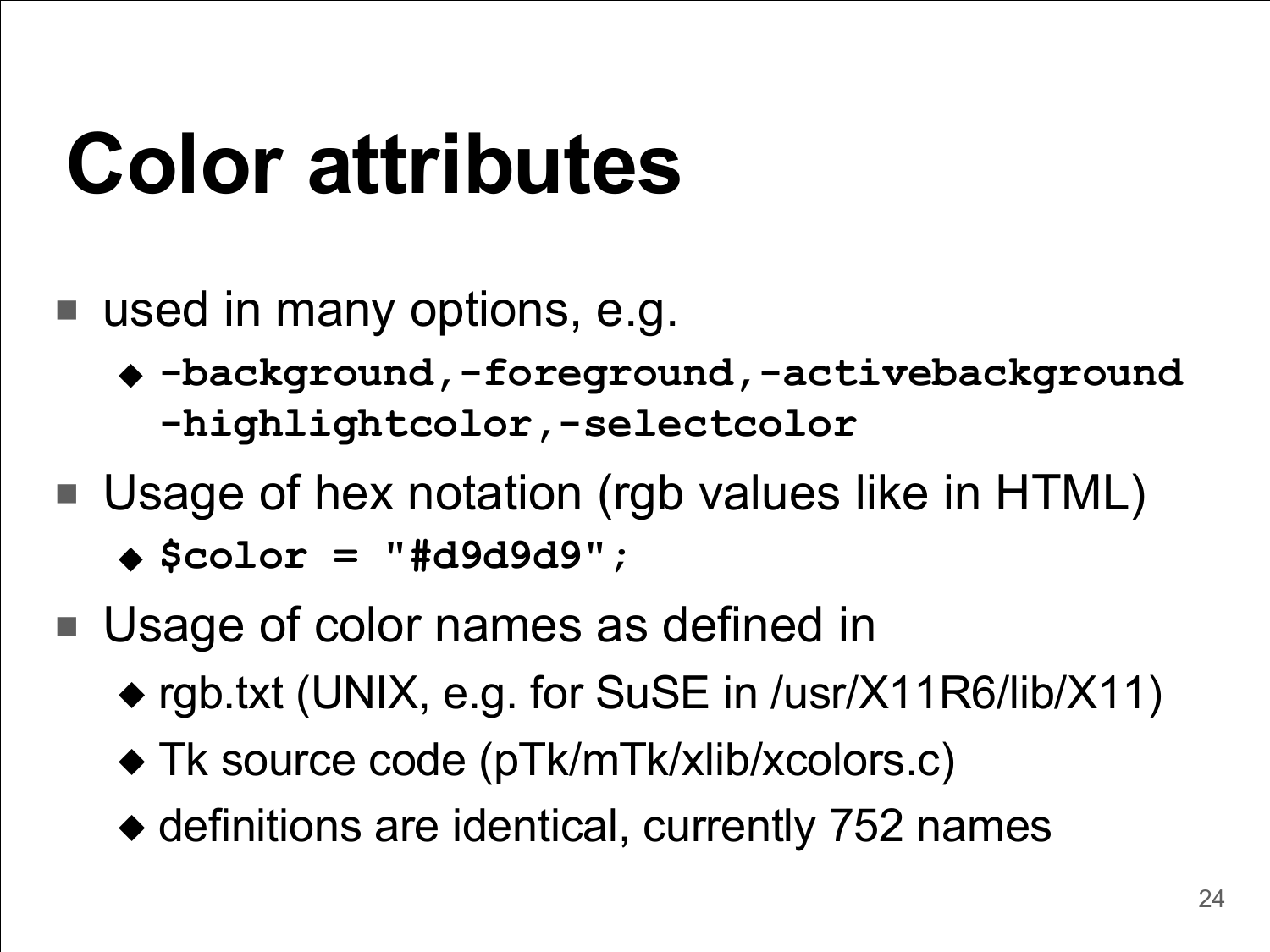#### **Mouse cursor**

- Default Cursor is arrow
- Shape of cursors may be changed
	- ◆ Cursor shape defined by widget option **-cursor**

**\$qbutton->configure(-cursor=>'hand1');**

- ◆ List of cursor names in cursorfont.h in directory \Perl\site\lib\Tk\X11 (Wxx, NT) or / usr/X11R6/include/X11/ (or similar, UNIX)
- the new cursor shape gets displayed only in the widget, for which the **-cursor** option was given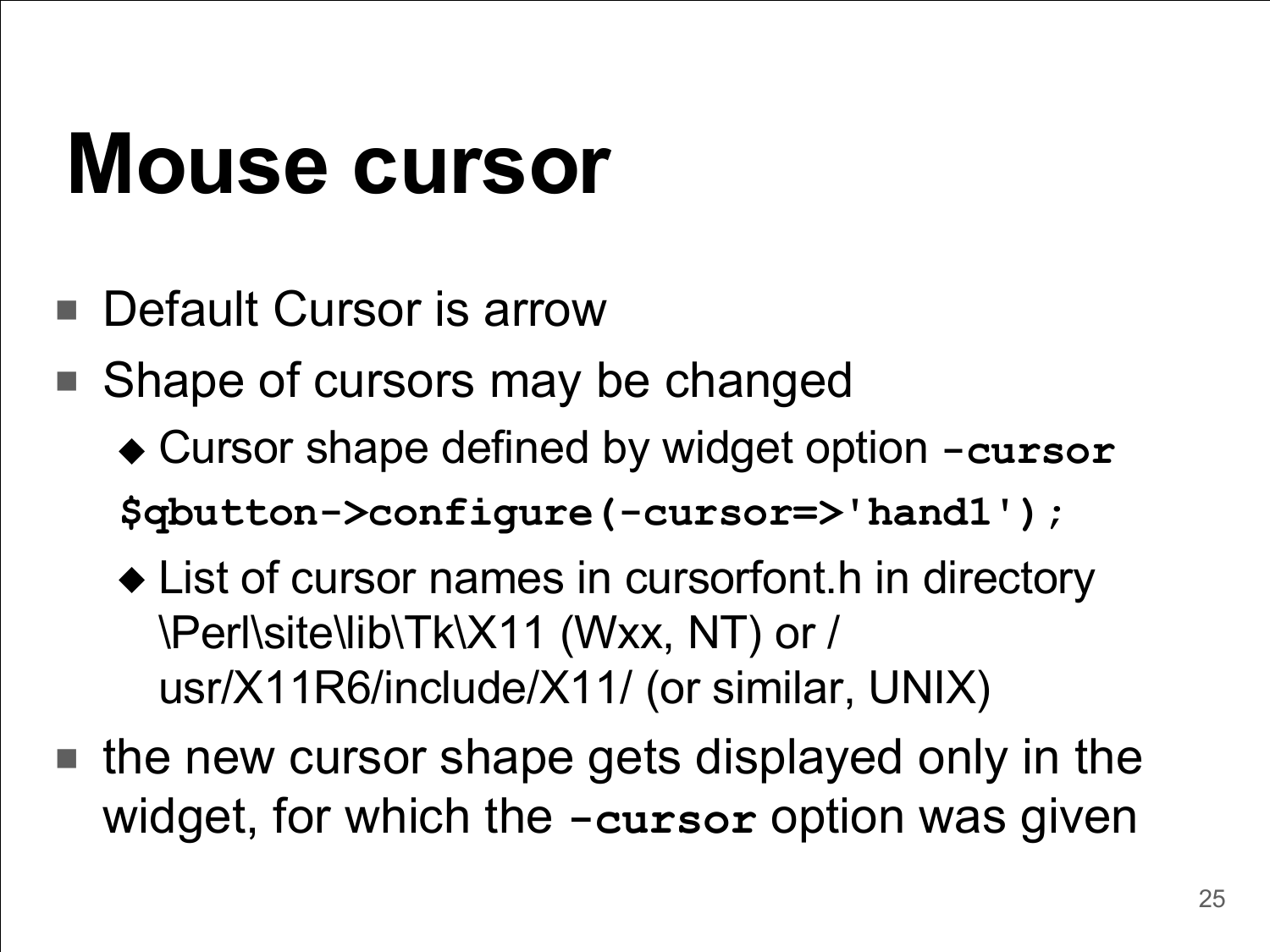#### **Font selection**

- with widget option **-font** (see **perldoc Tk::Font)**
	- ◆ OS independent notation [*family, size, type] (family = Courier,Times,Helvetica, +os specific) (type = normal,bold,italic,underline,overstrike)*
	- **-font=>[Helvetica,14,italic]**
	- ◆ OS specific notation: UNIX (see xIsfonts)
	- **-font=>'-\*-helvetica-\*-normal-\*-180-\*'**
	- ◆ OS specific notation: NT (see \WINDOWS\FONTS)
	- **-font => 'Times New Roman 12 normal'**
- Text width can be determined if font given
	- ◆ **\$widget->fontMeasure(font, text)**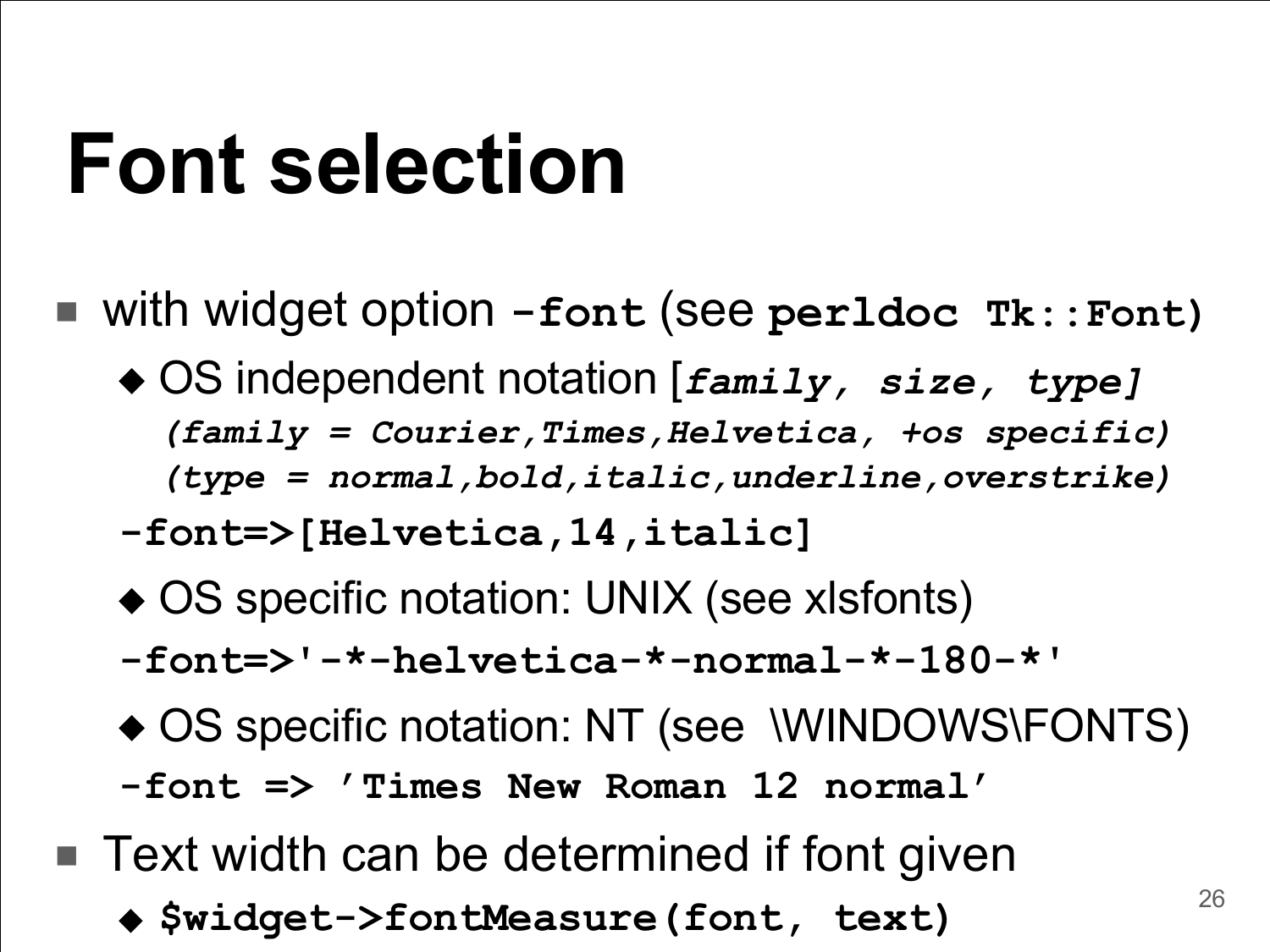#### **Callbacks**

- Option **-command** see **perldoc Tk::callbacks**
- Option requires reference to subroutine or name
	- ◆ anonymous subroutine: -**command=>sub {exit}**
	- ◆ subroutine reference -**command=>\&subroutine**
	- ◆ subroutine name -**command=>'subroutine'**
- or anon array, first element as above, further elements are subroutine arguments

◆ -**command=>[\&sub, \$arg1, \@arg2, \$arg3 ...]**

respect the scope of variables (as already said above)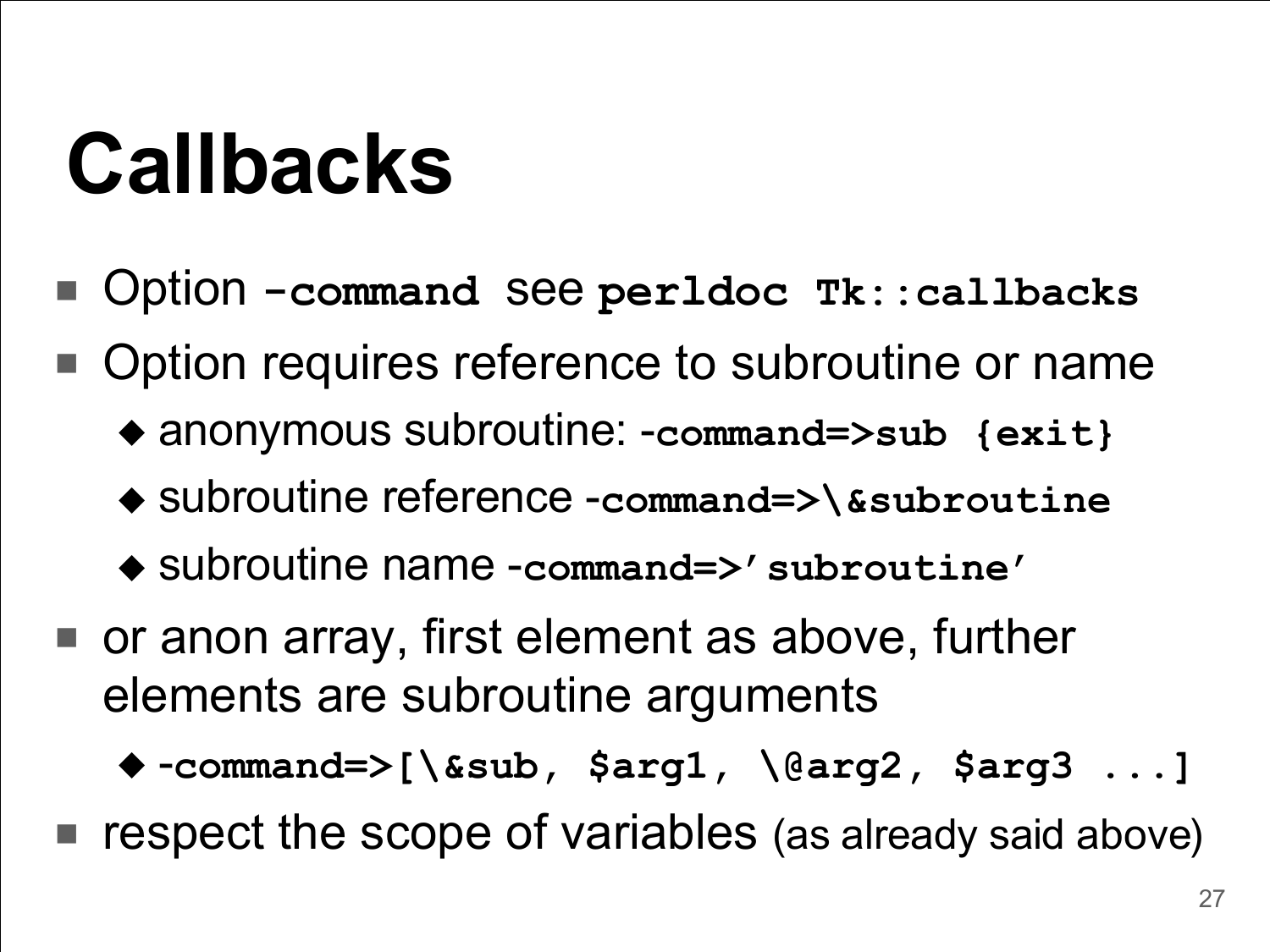# **Tags in the Text widget**

#### used to

- ◆ change the display options of text (font)
- ◆ give a behavior to ranges of characters (binding)
- ◆ deal with selected text
- Usage in two steps (**perldoc Tk::Text**)
	- ◆ creation of a tag with tagConfigure
	- ◆ usage of tags in methods, tag gets passed in parameter list
- Binding of (Tag, Event, Callback) see bind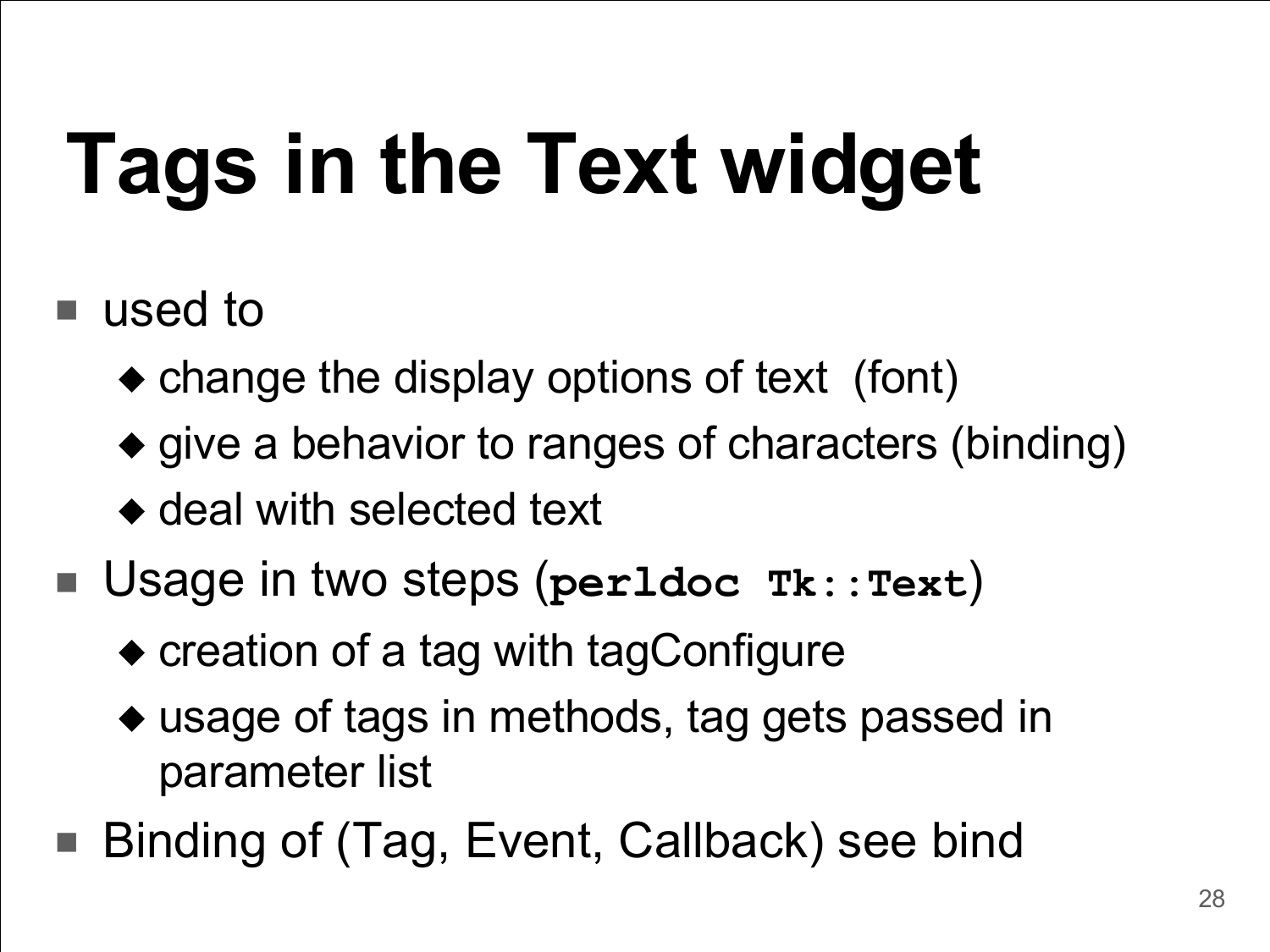## **Usage of tags**

■ Definition of tags

**\$t->tagConfigure('blue', -foreground=>'blue');**

**\$t->tagConfigure('bold', -font=>['Courier',14,'bold']);**

- Insertion of text without/with tags into Text widget **\$t->insert('end', "normal text\n"); \$t->insert('end', "blue text\n", 'blue');**
- Adding tags to existing text (specify start and end) **\$t->tagAdd('bold', '2.0', 'end');**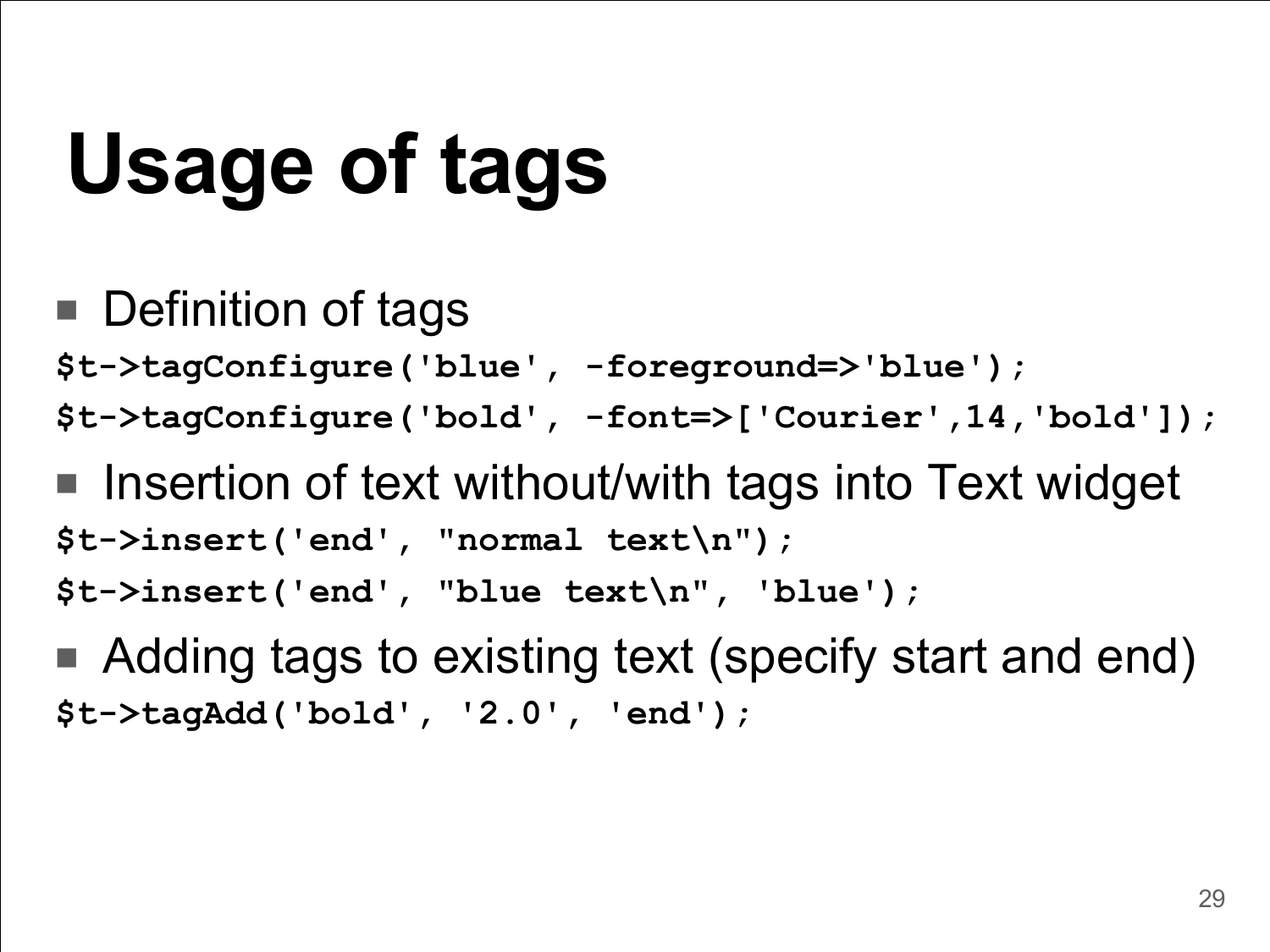#### **Events**

- Events follow the X11 scheme for events
- more than 20 event types, e.g.:
	- ◆ Key, Button, Motion, Enter, Leave
- Event described as three part string

*"<Modifier-Event-Detail>"*

- ◆ Modifier: **Control,Shift,Alt,Button#,Double,Triple**
- ◆ for Unix also: **Meta, Mod1,..Mod5**
- ◆ Detail: further describes event: *key symbol, button#*
- ◆ Examples: **<Alt-Key-a>,<Double-Button-1>,<Return>**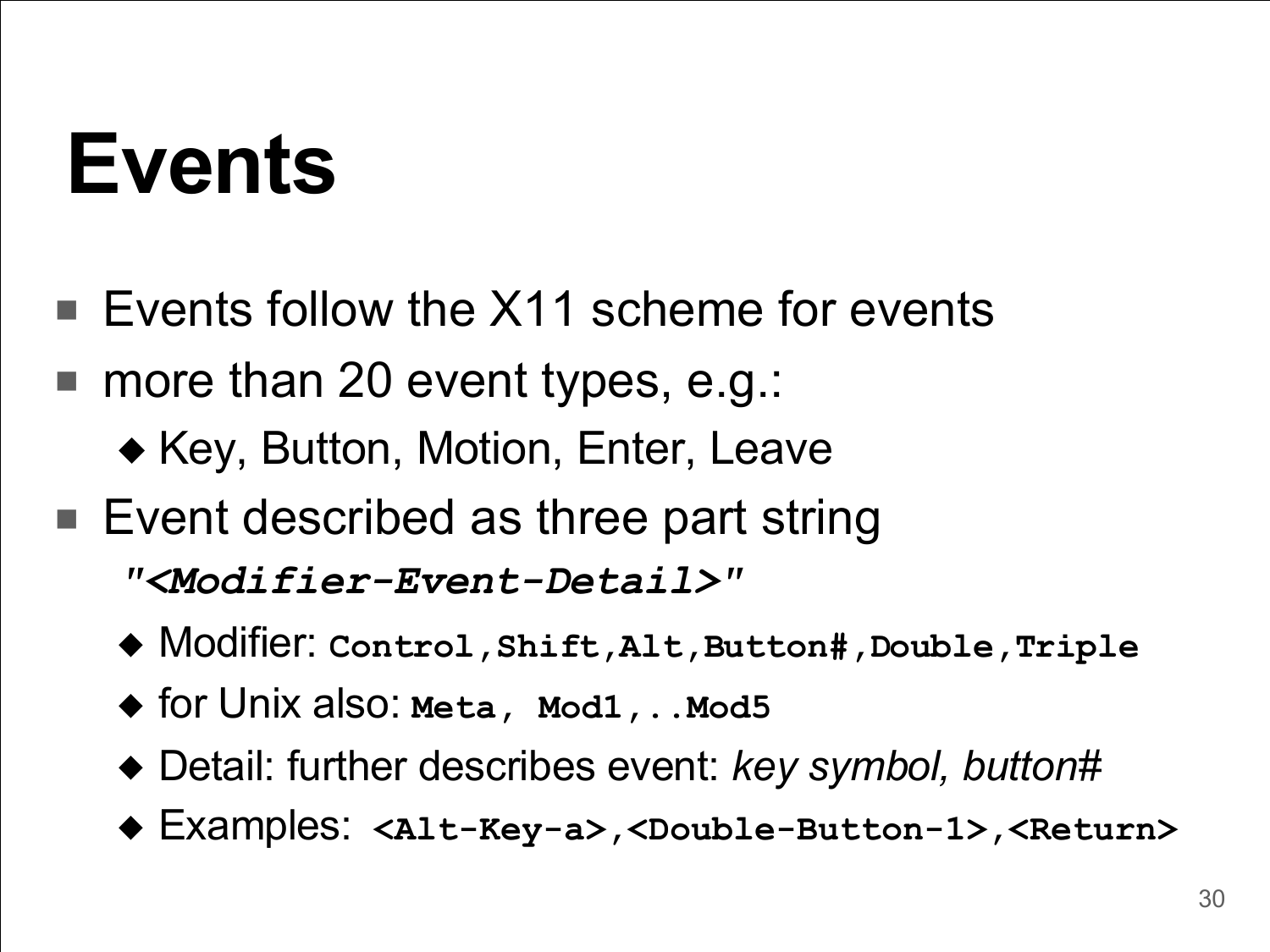## **Further Event Types**

- Timer Events can be defined
	- ◆ **\$widget->after(\$delay\_ms, \$callback);**
	- ◆ **\$widget->repeat(\$delay\_ms, \$callback);**
- I/O Events for asynchronous reading of files
	- ◆ **\$main->fileevent(FH,'readable',\$callback);**
	- ◆ gets called as soon as new input in FH available
	- ◆ e.g. to program the tail(UNIX) functionality using Tk
- Idle Events for own tasks with low priority
	- ◆ **\$main->afterIdle(\&callback);**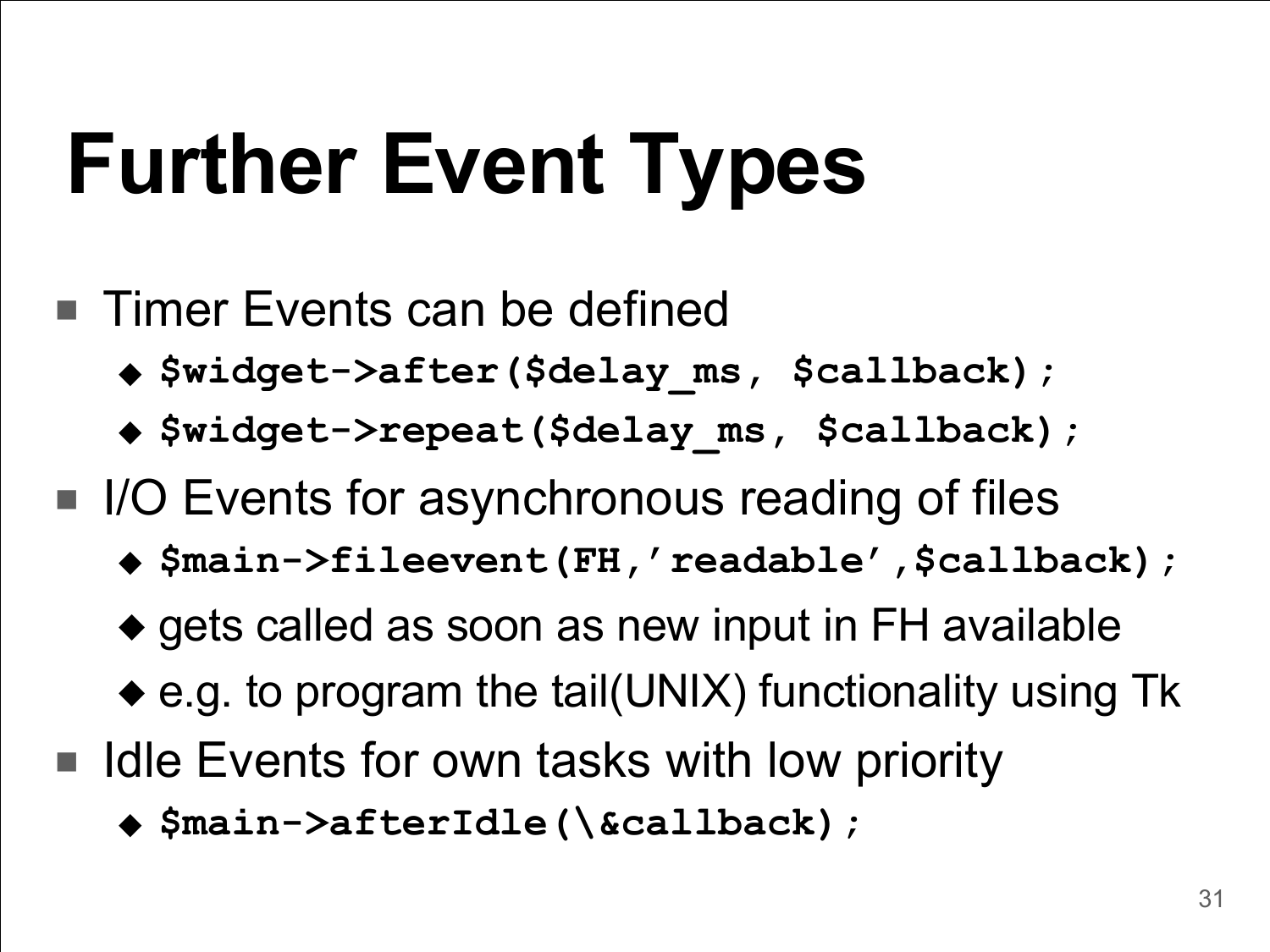## **Bindings**

- Event triggers an action, if bound to callback
- Many standard bindings
- Own bindings using method **bind** possible
- Bind a callback to an event:
	- ◆ **\$widget->bind(***"<Event>", \&subroutine);*
- Parameter passing like for callbacks:
	- ◆ **\$widget->bind(***"<Ev>", [\&sub, \$p1, \$p2,..]);*
- Evaluation of parameters done when event occurs
	- 32 ◆ difference to callback definition with **-command** option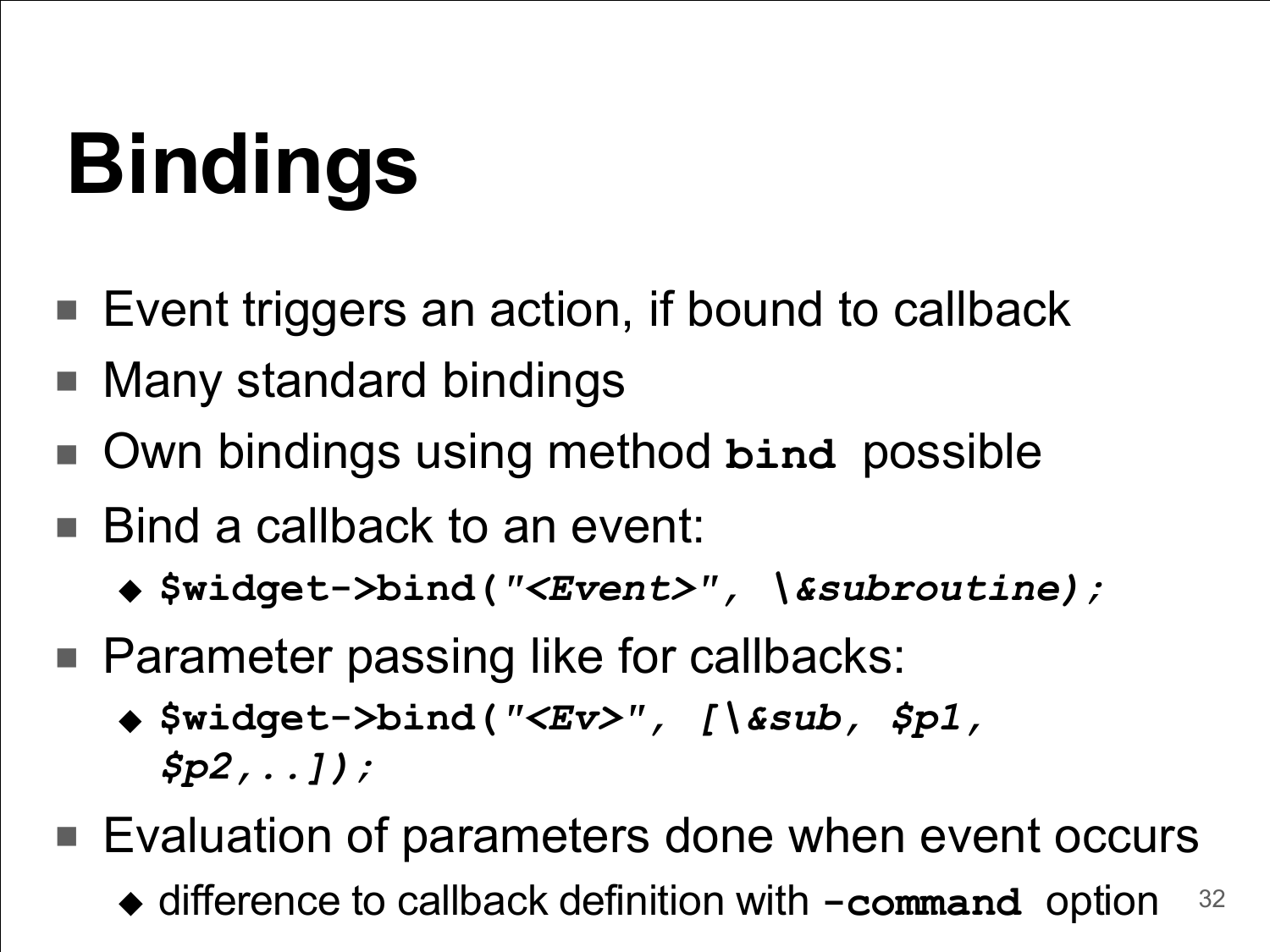# **Bindings (2)**

- Bind a callback to tagged text (tag defined previously with **tagConfigure**)
	- ◆ **\$t->tagBind(***"tag", "<Event>", \&subroutine);*
- Parameter passing using anon array as before
- Well suited to program hypertext documents
	- ◆ when clicking on tagged text the callback can display new text (hyperlink)
- Information on defined event types with
	- ◆ **@events = \$widget->bind(ref \$widget);**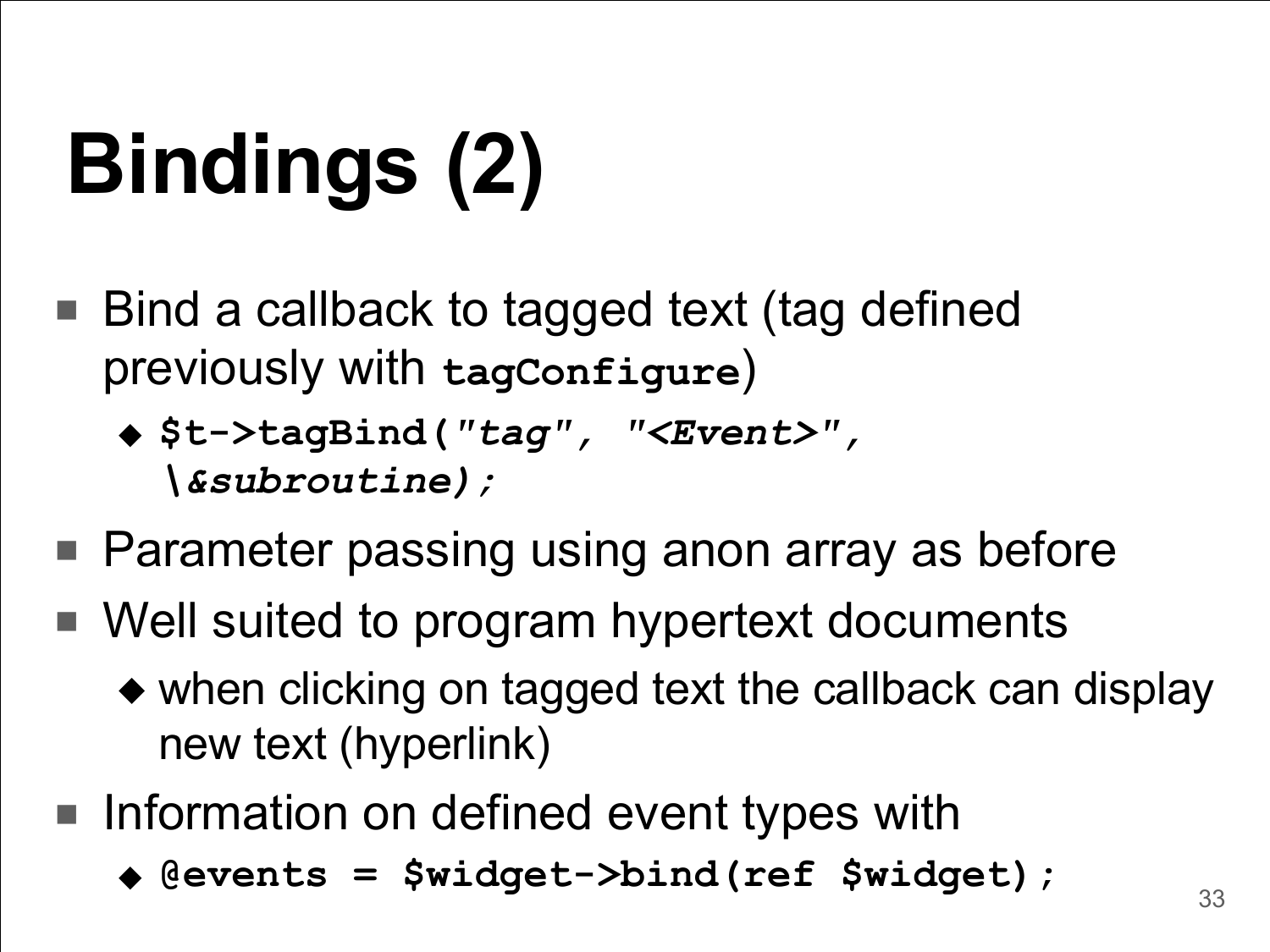## **Event Information**

- Fetched using function **Ev()**
- **Ev** passed to callback as argument
	- ◆ **\$b->bind("<Key>",[sub{\$a="@\_";},Ev('k')]);**
	- ◆ first argument for callback is widget object
- function **Ev()** retrieves the following info:
	- ◆ coordinates, where event occurred : e.g. **Ev('x')**
	- ◆ which mouse button was pressed : **Ev('b')**
	- ◆ which key was hit : **Ev('K')**